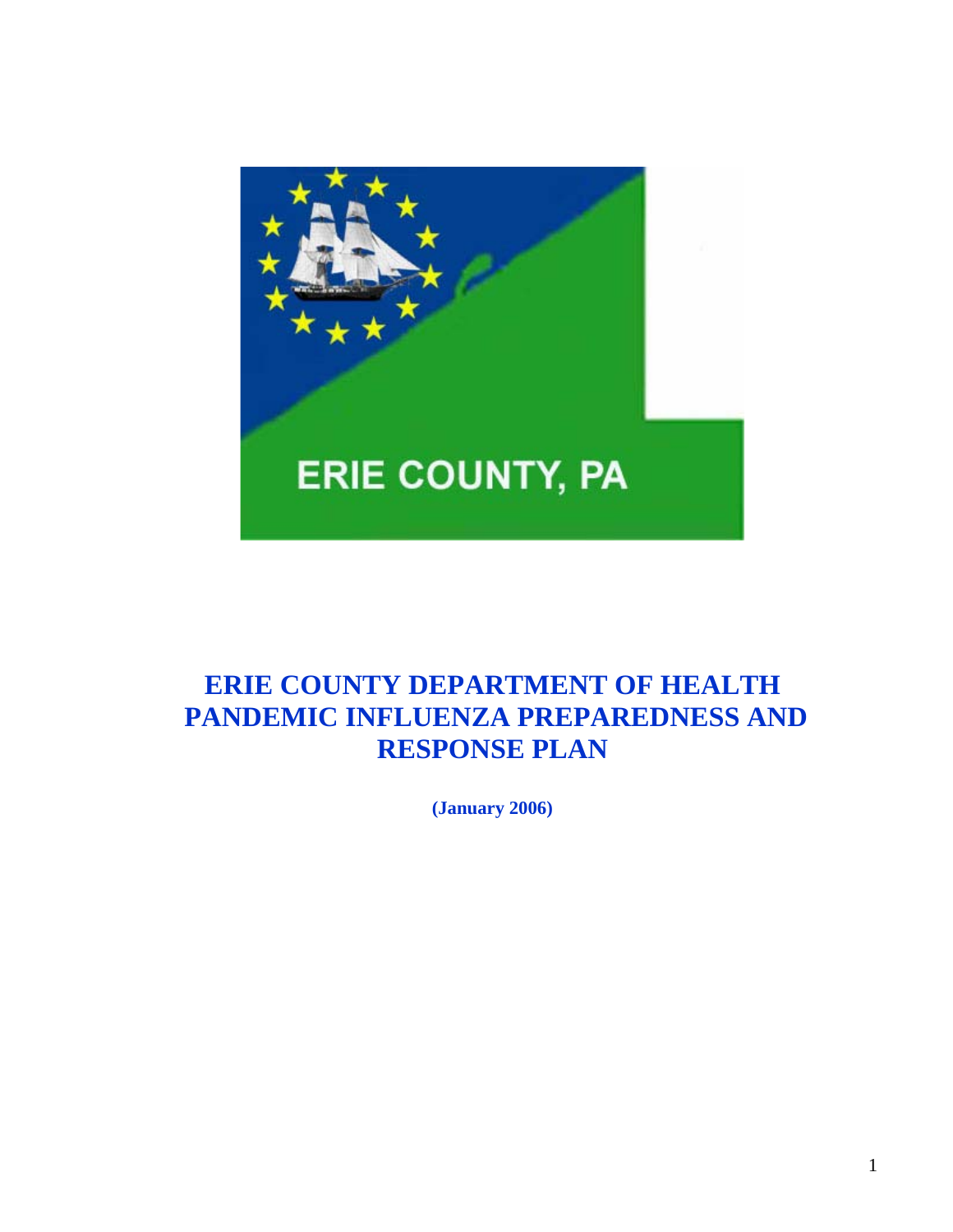**NOTE: This plan is being released with the understanding that some of the supporting plans and guidelines from other organizations are still in draft form (i.e. Pennsylvania Department of Health Pandemic Plan has not been released for publication as of January 2006). Other changes are being made at the local, state, and federal levels by health, public safety, and first responders as the US gears up for a possible pandemic. Questions and comments can be addressed to Rich Knecht, Director, Public Health Preparedness, Erie County Department of Health, 814-451- 7867/rknecht@ecdh.org.**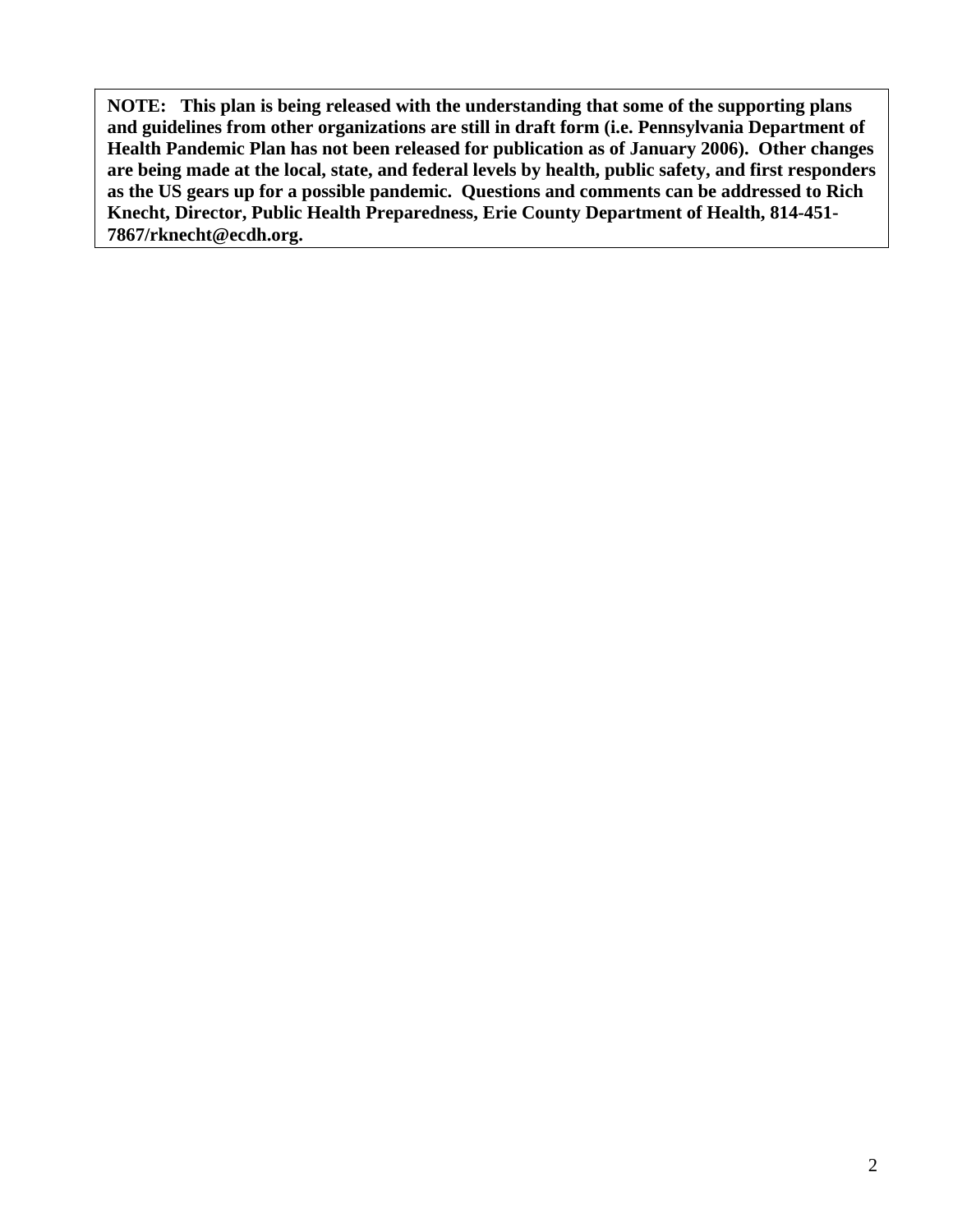#### **INDEX**

| Acronyms                                                                   | 4  |
|----------------------------------------------------------------------------|----|
| Glossary                                                                   | 5  |
| Introduction                                                               | 6  |
| Influenza Background                                                       | 6  |
| Pandemic Influenza                                                         | 7  |
| Federal Roles in Pandemic Influenza Preparedness and Response              | 7  |
| State Roles in Pandemic Influenza Preparedness and Response                | 8  |
| Local Roles in Pandemic Influenza Preparedness and Response                | 8  |
| Organization of the ECDH Pandemic Influenza Preparedness and Response Plan | 9  |
| Interpandemic Period - Phase 1                                             | 10 |
| Interpandemic Period - Phase 2                                             | 10 |
| Establish Command, Control, and Management Procedures                      | 10 |
| Surveillance                                                               | 10 |
| <b>Emergency Response</b>                                                  | 10 |
| Communications                                                             | 13 |
| Vaccine Delivery                                                           | 14 |
| Antivirals                                                                 | 16 |
| Pandemic Alert Period – Phase 3 and Phase 4                                | 17 |
| Establish Command, Control, and Management Procedures                      | 17 |
| Surveillance                                                               | 18 |
| <b>Emergency Response</b>                                                  | 18 |
| Communications                                                             | 18 |
| Vaccine Delivery                                                           | 19 |
| Antivirals                                                                 | 19 |
| Pandemic Alert Period - Phase 5                                            | 19 |
| Establish Command, Control, and Management Procedures                      | 19 |
| Surveillance                                                               | 19 |
| <b>Emergency Response</b>                                                  | 20 |
| Communications                                                             | 20 |
| Vaccine Delivery                                                           | 20 |
| Antivirals                                                                 | 20 |
| Pandemic Period - Phase 6                                                  | 20 |
| Establish Command, Control, and Management Procedures                      | 20 |
| Surveillance                                                               | 21 |
| <b>Emergency Response</b>                                                  | 21 |
| Communications                                                             | 21 |
| Vaccine Delivery                                                           | 21 |
| Antivirals                                                                 | 21 |
| Postpandemic Period                                                        | 22 |
| Appendix A – Community Containment Measures Including Non-Hospital         | 23 |
| Isolation and Quarantine and Home Care                                     |    |
| Appendix B – Internet Sites Referenced                                     | 26 |
| Appendix C - ECDH Priority Prophylactic Treatment Recommendations          | 27 |
| Appendix D – Local Pandemic Influenza Response Checklist                   | 28 |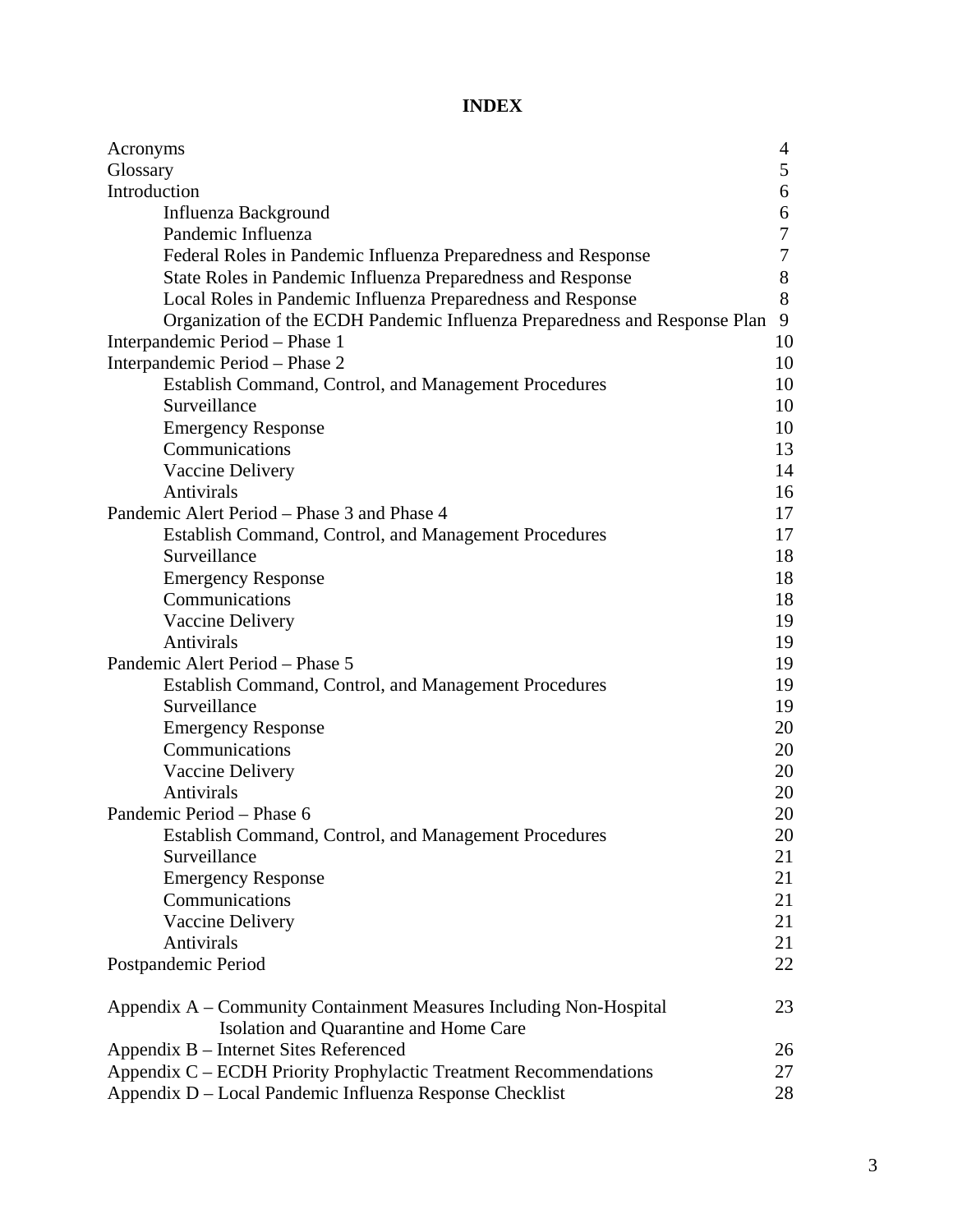### ACRONYMS

| ACIP          | <b>Advisory Committee on Immunization Practices</b>               |
|---------------|-------------------------------------------------------------------|
| BEDP          | <b>Bureau of Epidemiology and Disease Prevention</b>              |
| <b>CDC</b>    | <b>Centers for Disease Control and Prevention</b>                 |
| <b>CERC</b>   | <b>Crisis/Emergency Risk Communications</b>                       |
| DOH           | <b>Division of Health</b>                                         |
| <b>DMORT</b>  | <b>Disaster Mortuary Operations Response Team</b>                 |
| ECDH          | <b>Erie County Department of Health</b>                           |
| EIS           | <b>Epidemic Intelligence Service</b>                              |
| EMT           | <b>Emergency Medical Technician</b>                               |
| EOC           | <b>Emergency Operations Center</b>                                |
| EOP           | <b>Emergency Operations Plan</b>                                  |
| ESF           | <b>Emergency Support Function</b>                                 |
| ESS           | <b>Epidemiological Services Section</b>                           |
| FDA           | <b>Food and Drug Administration</b>                               |
| <b>FEMA</b>   | <b>Federal Emergency Management Agency</b>                        |
| FRED          | <b>Facilities Resource Emergency Database</b>                     |
| <b>HAN</b>    | <b>Health Alert Network</b>                                       |
| ICP           | <b>Infection Control Professional</b>                             |
| ICS           | <b>Incident Command System</b>                                    |
| IП            | Influenza-like illness                                            |
| IND           | <b>Investigational New Drug</b>                                   |
| ЛC            | <b>Joint Information Center</b>                                   |
| LHD           | <b>Local Health Department</b>                                    |
| LIN           | <b>Laboratory Information Network</b>                             |
| <b>LRN</b>    | <b>Laboratory Response Network</b>                                |
| <b>NIMS</b>   | <b>National Incident Management System</b>                        |
| NRP           | <b>National Response Plan</b>                                     |
| <b>NREVSS</b> | <b>National Respiratory and Enteric Virus Surveillance System</b> |
| OIE           | <b>World Organization for Animal Health</b>                       |
| <b>OLRH</b>   | <b>Office of Local and Rural Health</b>                           |
| PHIX          | <b>Public Health Information Exchange</b>                         |
| PIO           | <b>Public Information Officer</b>                                 |
| PPE           | <b>Personal Protective Equipment</b>                              |
| <b>RCTTF</b>  | <b>Regional Counterterrorism Task Force</b>                       |
| SEOC          | <b>State Emergency Operations Center</b>                          |
| SNS           | <b>Strategic National Stockpile</b>                               |
| <b>VAERS</b>  | <b>Vaccine Adverse Events Reporting System</b>                    |
| VIS           | <b>Vaccine Information Statement</b>                              |
| VOAD          | <b>Voluntary Organizations Active in Disasters</b>                |
| WHO           | <b>World Health Organization</b>                                  |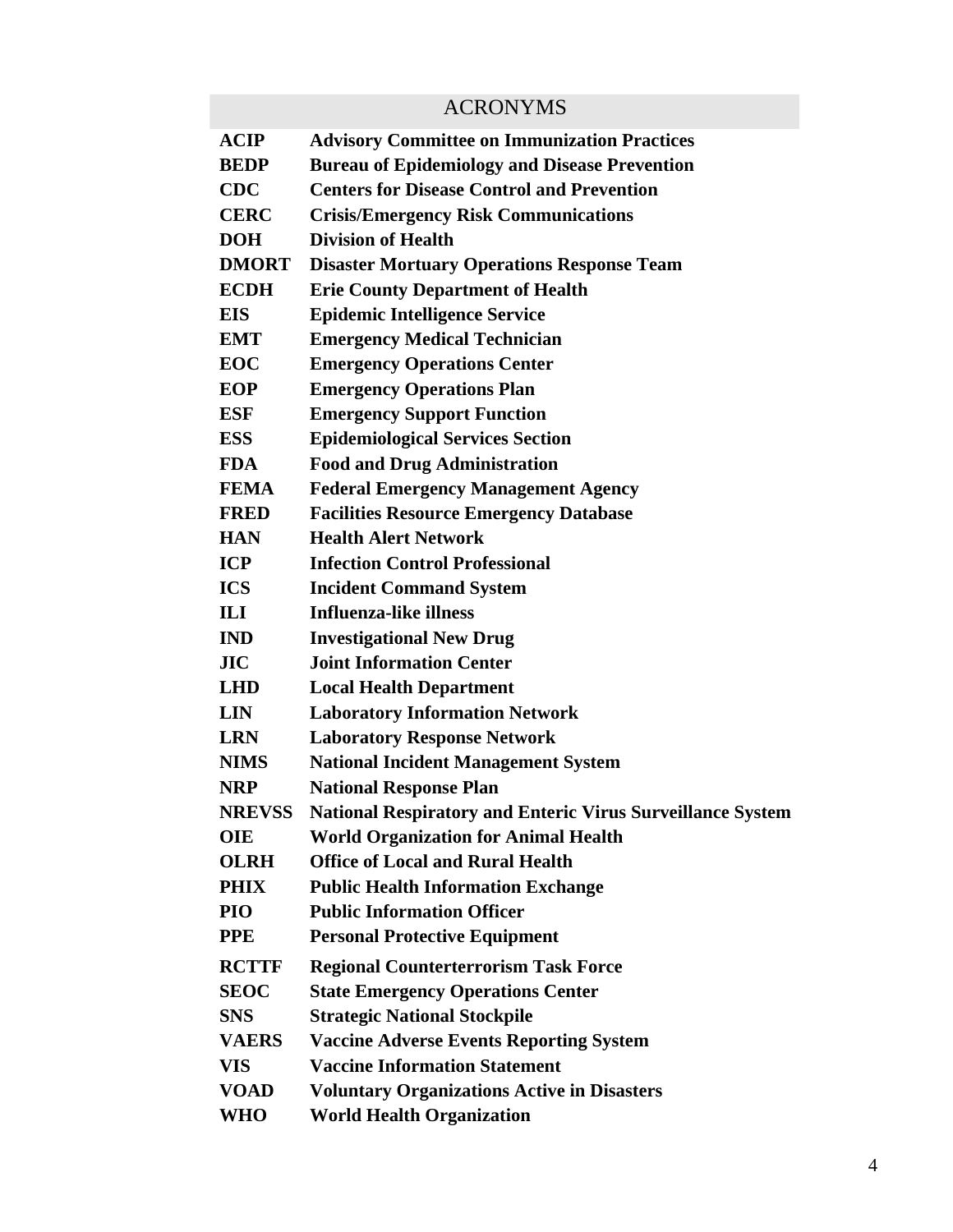|                                              | <b>GLOSSARY</b>                                                                                                                                                                       |
|----------------------------------------------|---------------------------------------------------------------------------------------------------------------------------------------------------------------------------------------|
| <b>Characterization</b>                      | Identification of the strain of an influenza virus such as<br>A/Panama                                                                                                                |
| <b>DMORT</b>                                 | A coordinated effort of forensic experts and mortuary<br>personnel to effectively handle a mass fatality disaster                                                                     |
| <b>Endemic</b>                               | A disease that is continually present in a community or a<br>region                                                                                                                   |
| <b>Enzootic</b>                              | Affecting or peculiar to animals of a specific geographic<br>area.                                                                                                                    |
| Epidemic                                     | The occurrence of a disease in a community or region<br>clearly in excess of normal expectations                                                                                      |
| Epizootic                                    | Affecting a large number of animals at the same time<br>within a particular region or geographic area.                                                                                |
| <b>Health Alert Network</b>                  | An Internet based program used to communicate health<br>and emergency messages                                                                                                        |
| <b>Influenza-like illness</b><br>(ILI)       | The presence of fever $>100^{\circ}$ F, with a cough and/or sore<br>throat                                                                                                            |
| JIC                                          | A central location for involved agencies to coordinate<br>public information activities and a forum for news media<br>representatives to receive disaster or emergency<br>information |
| <b>Novel virus</b>                           | A virus rarely, or not previously known to infect humans                                                                                                                              |
| <b>Pandemic</b>                              | The occurrence of a disease in excess of normal<br>expectations in extensive regions, countries and continents                                                                        |
| <b>Strategic National</b><br>Stockpile (SNS) | A federal cache of medical supplies and equipment to be<br>used in emergency and disaster situations                                                                                  |
| <b>Subtype</b>                               | Identification of influenza A viruses according to the<br>hemagglutinin (H) and neuraminidase (N) components of<br>the virus, such as H1N1 or H3N2                                    |
| <b>Surveillance</b>                          | The collection, analysis and dissemination of data                                                                                                                                    |
| <b>Syndromic</b>                             | Occurring as part of a complex of signs and symptoms<br>suggesting the existence of an undesirable condition or<br>disease                                                            |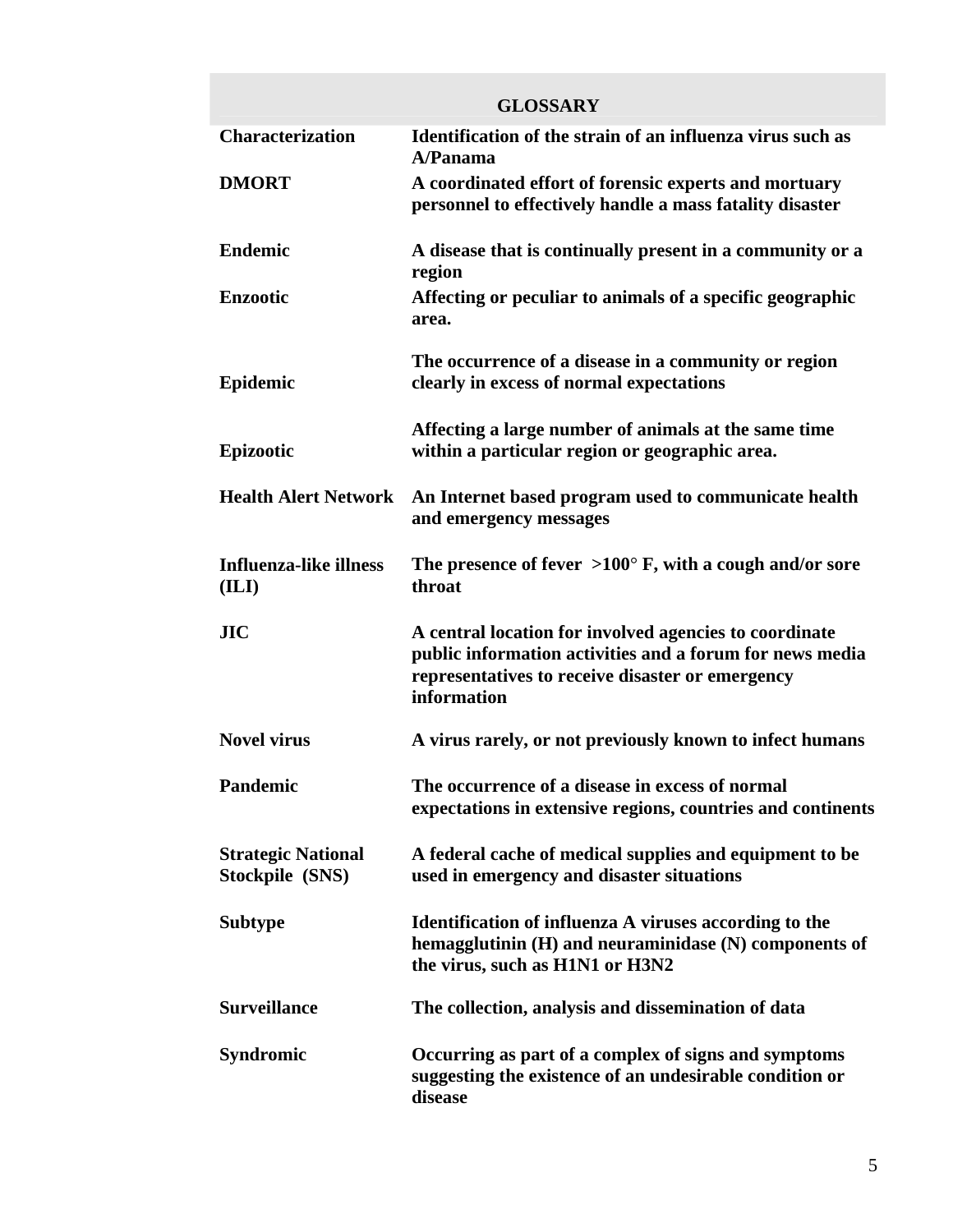#### **INTRODUCTION**

Influenza viruses are unique in their ability to cause sudden illness among humans in all age groups on a global scale. The importance of influenza viruses as biologic threats is due to a number of factors including the high degree of transmissibility, the presence of a vast reservoir of novel variants (primarily aquatic birds), and the unusual properties of the viral genome. The infamous "Spanish flu" of 1918-19 was responsible for more than 20 million deaths worldwide, primarily among young adults. Mortality rates associated with recent pandemics of 1957 and 1968 were reduced in part by the use of antibiotic therapy for secondary bacterial infections and aggressive supportive care of infected patients. However, these later pandemics were associated with high rates of morbidity and social disruption. The Centers for Disease Control and Prevention (CDC) estimates the economic loss associated with the next pandemic will be in the billions of dollars.

Experts agree, an influenza pandemic is inevitable. To prepare for the next pandemic, the Erie County Department of Health (ECDH), in cooperation with state and local organizations and partners, has developed this ECDH Pandemic Influenza Preparedness and Response Plan which provides an overview of strategies to reduce pandemic influenza-related morbidity, mortality, and social disruption in the county.

#### **Influenza Background**

Influenza is an illness caused by viruses that infect the respiratory tract of humans. Signs and symptoms of influenza infection include rapid onset of high fever, chills, sore throat, runny nose, severe headache, nonproductive cough, and intense body aches followed by extreme fatigue. Influenza is a highly contagious illness and can be spread easily from one person to another. It is spread through contact with droplets from the nose and throat of an infected person during coughing and sneezing. The period between exposure to the virus and the onset of illness is usually one to five days. Influenza is not an endemic disease, but in the Northern Hemisphere annual epidemics usually occur from December to April.

There are two types of influenza viruses which cause significant disease in humans: type A and type B. Influenza A viruses are composed of two major antigenic structures essential to the production of influenza vaccines and the induction of immunity: hemagglutinin (H) and neuraminidase (N). These two components define the virus subtype. Influenza A viruses are unique because they can infect both humans and animals and are usually associated with more severe illness than type B influenza viruses. Most influenza A viruses are considered to be avian in origin. Worldwide avian influenza control efforts are coordinated by the World Organization for Animal Health (OIE).

Influenza viruses mutate frequently resulting in an antigenic drift or a shift. Antigenic drift is a minor change caused by mutation that results in the emergence of a new strain within a subtype. Drifts can occur in both type A and B influenza viruses. Antigenic shift is a major change caused by genetic recombination that results in the emergence of a novel virus strain that has not previously infected humans. Antigenic shifts occur only in influenza type A viruses; these changes can lead to an influenza pandemic.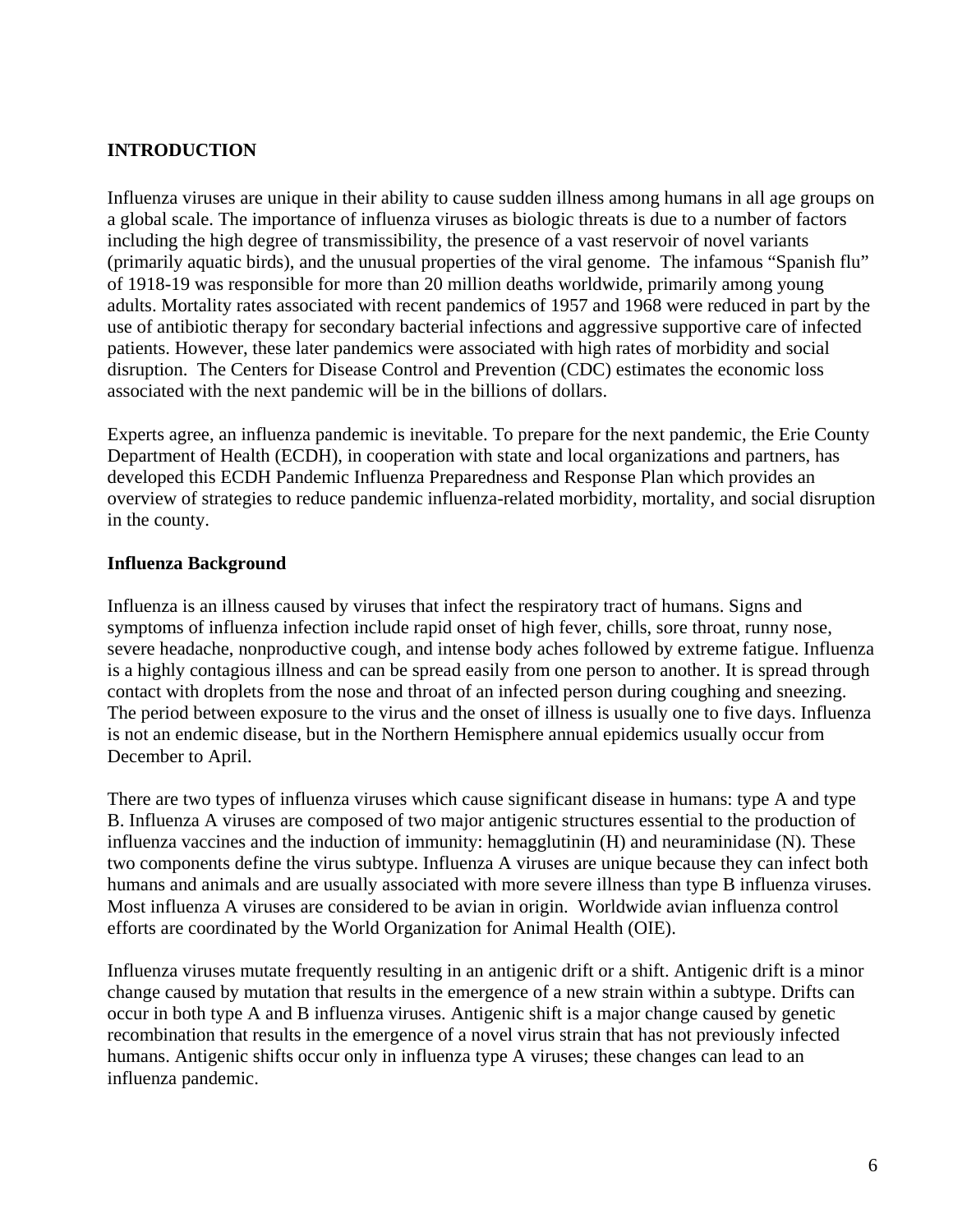#### **Pandemic Influenza**

Pandemic influenza is a unique public health emergency. No one knows when the next influenza pandemic will occur. However, when it does occur it will be with little warning. Since the novel virus may be identified in any region of the world, experts believe that we will have between one to six months from the identification of a novel influenza virus to the time that widespread outbreaks begin to occur in the United States. Outbreaks are expected to occur simultaneously throughout much of the nation, preventing reallocation of human and material resources.

An influenza pandemic will occur in multiple waves. The effect of the initial wave on individual communities will be relatively prolonged (as long as six to eight weeks) when compared to the minutes-to-hours observed in most natural disasters. Due to the prolonged nature of a pandemic influenza event, the World Health Organization (WHO) and the CDC have defined phases of a pandemic in order to facilitate coordinated plans (Appendix A). Phase determination in the United States will be the responsibility of the WHO and the CDC.

The following are assumptions that provide a basis for preparedness activities pertaining to pandemic influenza:

- Influenza pandemics are expected, but unpredictable and arrive with very little warning.
- Outbreaks can be expected to occur simultaneously throughout much of the U.S., preventing shifts in human and material resources that usually occur in the response to other disasters.
	- o Localities should be prepared to rely on their own resources to respond.
	- o As with many public health emergencies the effect of influenza on individual communities will be relatively prolonged (weeks to months) in comparison with other types of disasters.

• Because of the high degree of infectiousness of pandemic influenza, the number of persons affected in the US will be high, it is estimated that:

- o Up to 200 million persons will become infected
- o Between 38 million and 89 million will be clinically ill
- o Between 18 million and 42 million will require outpatient care
- o Between 314,000 and 733,000 will require hospitalization
- o Between 89,000 and 207,000 will die
- In the county of Erie it is estimated that:
	- o Between 60,000 to 80,000 persons will require outpatient care
	- o Between 4,000 to 6,000 require hospitalization
	- o Between 1,000 to 3,000 individuals will die

• Health care workers and other first responders may be at higher risk of exposure and illness than the general population, further straining the health care system.

• Effective prevention and therapeutic measures, including vaccine and antiviral agents, will be delayed and in short supply.

• Widespread illness in the community could increase the likelihood of sudden and potentially significant shortages of personnel in other sectors that provide critical public safety services.

#### **Federal Roles in Pandemic Influenza Preparedness and Response**

- Surveillance in the U.S. and globally.
- Epidemiological investigation in the U.S. and globally.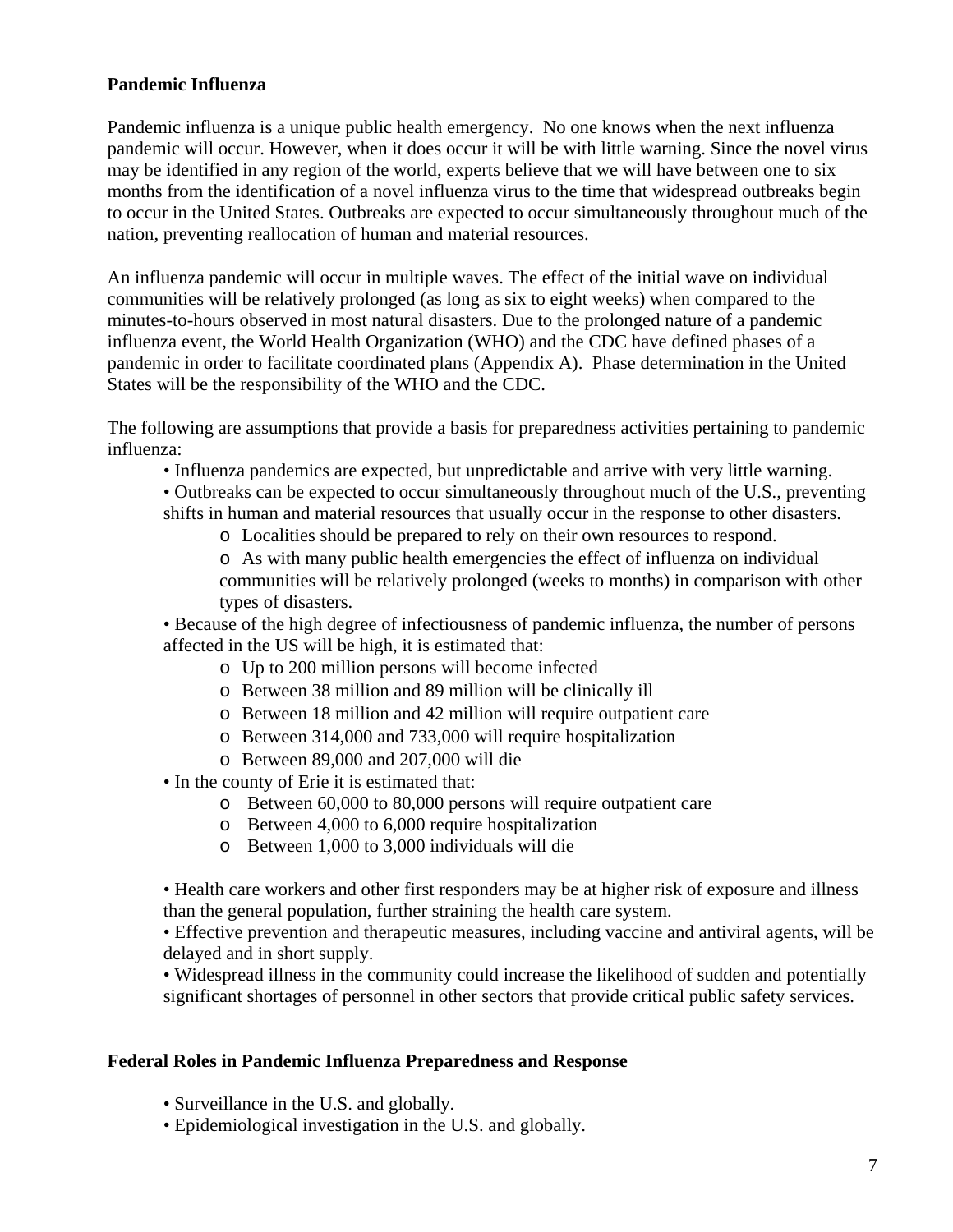- Development and use of diagnostic laboratory tests and reagents.
- Development of reference strains and reagents for vaccines.
- Vaccine evaluation and licensure.
- Determination of populations at highest risk and strategies for vaccination and antiviral use.

• Assessment of measures to decrease transmission (such as travel restrictions, isolation and quarantine).

- Deployment of federally purchased vaccine.
- Deployment of antiviral agents in the Strategic National Stockpile.
- Evaluation of the efficacy of response measures.
- Deployment of the Commissioned Corps Readiness Force and Epidemic Intelligence Service officers.
- Medical and public health communications.

#### **State Roles in Pandemic Influenza Preparedness and Response**

• Identification of public and private sector partners needed for effective planning and response.

• Development of key components of the pandemic influenza preparedness plan; surveillance, distribution of vaccine and antivirals, and communications.

• Integration of pandemic influenza planning with other planning activities conducted at the state and local levels.

• Coordination with local areas to ensure development of local plans as called for by the state plan and provision of resources, such as templates to assist in the planning process.

- Development of data management systems needed to implement components of the plan.
- Assistance to local areas in exercising plans.
- Participation with local areas in exercising their plans.
- Coordination with adjoining jurisdictions.
- Training state staff on roles and responsibilities identified in this plan.

#### **Local Roles in Pandemic Influenza Preparedness and Response**

• Identification of public and private sector partners needed for effective planning and response.

• Coordination with adjoining jurisdictions.

• Maintain and exercise the ESF 8 component of the Local Response Plan and the SNS Standard Operating Guide.

• Continue to emphasize annual influenza vaccine and the use of pneumococcal vaccine during the preparation phases of the pandemic.

- Identify priority groups for vaccination.
- Develop a system to estimate the number of persons in priority groups for vaccination.
- Assure the security of influenza vaccine during storage and delivery when it becomes available. Planning for civil unrest due to pandemic should also be considered.
- Ensure coordination with local emergency management coordinators, hospitals, and special populations in their area.
- Maintain media relations at the local JIC.
- Maintain a 24/7 contact list of key health department staff, local partners, and the media.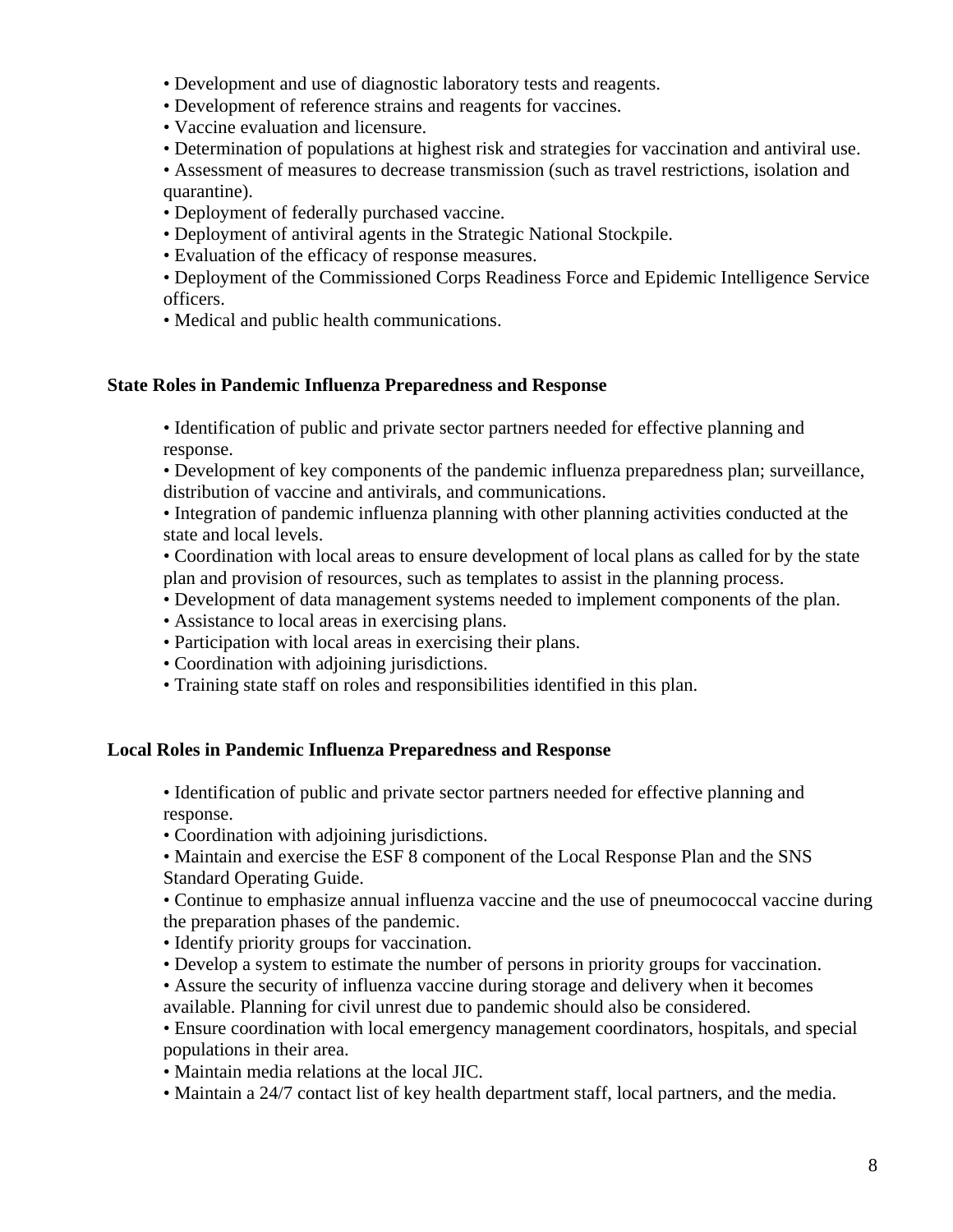#### **Organization of the ECDH Pandemic Influenza Preparedness and Response Plan**

This plan was developed using the CDC Planning Guide for State and Local Officials (Draft), which was based on the WHO planning phases that were defined in 1999. The ECDH plan is organized according to the World Health Organization's Pandemic Phases (2005)**.** The following functions are described in each applicable phase: Establish Command, Control, and Management Procedures, Surveillance, Communication, Vaccine Delivery, Emergency Response, and Antivirals.

The World Health Organization recently released the "WHO global influenza preparedness plan" which redefines the phases that were identified in 1999. It is expected that the CDC will also revise the national plan and issue new planning guidance to states in the coming months. The ECDH Pandemic Influenza Preparedness and Response Plan must be considered a " living document" that will be updated when new information and guidelines from the WHO or CDC are available. At any time during the stages, the activities may also be changed or cancelled by the Bioterrorism Medical Director or the Incident Commander.

All state and local governments are required to have an emergency management plan, which addresses all hazards. However, pandemic influenza is likely to pose unique challenges that may not be addressed in current emergency management plans. Because of these challenges that will arise, emergency management plans will incorporate the pandemic influenza elements in the health and medical annexes. Some of the relevant issues that must be addressed in these plans include:

• Medical services and healthcare workers may be overwhelmed during the influenza pandemic.

• Healthcare workers may not be able to provide essential care to all patients in need.

• Unlike the typical disaster, because of increased exposure to the virus, essential community services personnel such as healthcare personnel, police, firefighters, emergency medical technologists, and other first responders, may be more likely to be affected by influenza than the general public.

• Unlike typical natural disasters, during which critical components of the physical infrastructure may be threatened or destroyed, an influenza pandemic may also pose significant threats to the human infrastructure responsible for critical community services. This threat will be due in part to widespread absenteeism in the workforce. Significant decreases in the workforce could impact distribution of food, home meal deliveries, day care, garbage collection and other critical services.

• Work with veterinary and other animal health partners in veterinary components of pandemic planning and response.

The PHP Staff is currently developing local Standard Operating Guides (SOG's) that contain the details regarding how the various plans will be carried out. These details include: contact lists for partner organizations and resource owners, step-by-step operational procedures, Job Action Sheets for key staff, and notification procedures. RCTTFs are currently completing the Strategic National Stockpile SOG, which describes how mass-vaccination and pharmaceutical dispensing clinics will be conducted. Most of the critical pandemic influenza functions are described in these SOG's. Future SOG's that will be completed include: information management, disease investigation, and quarantine.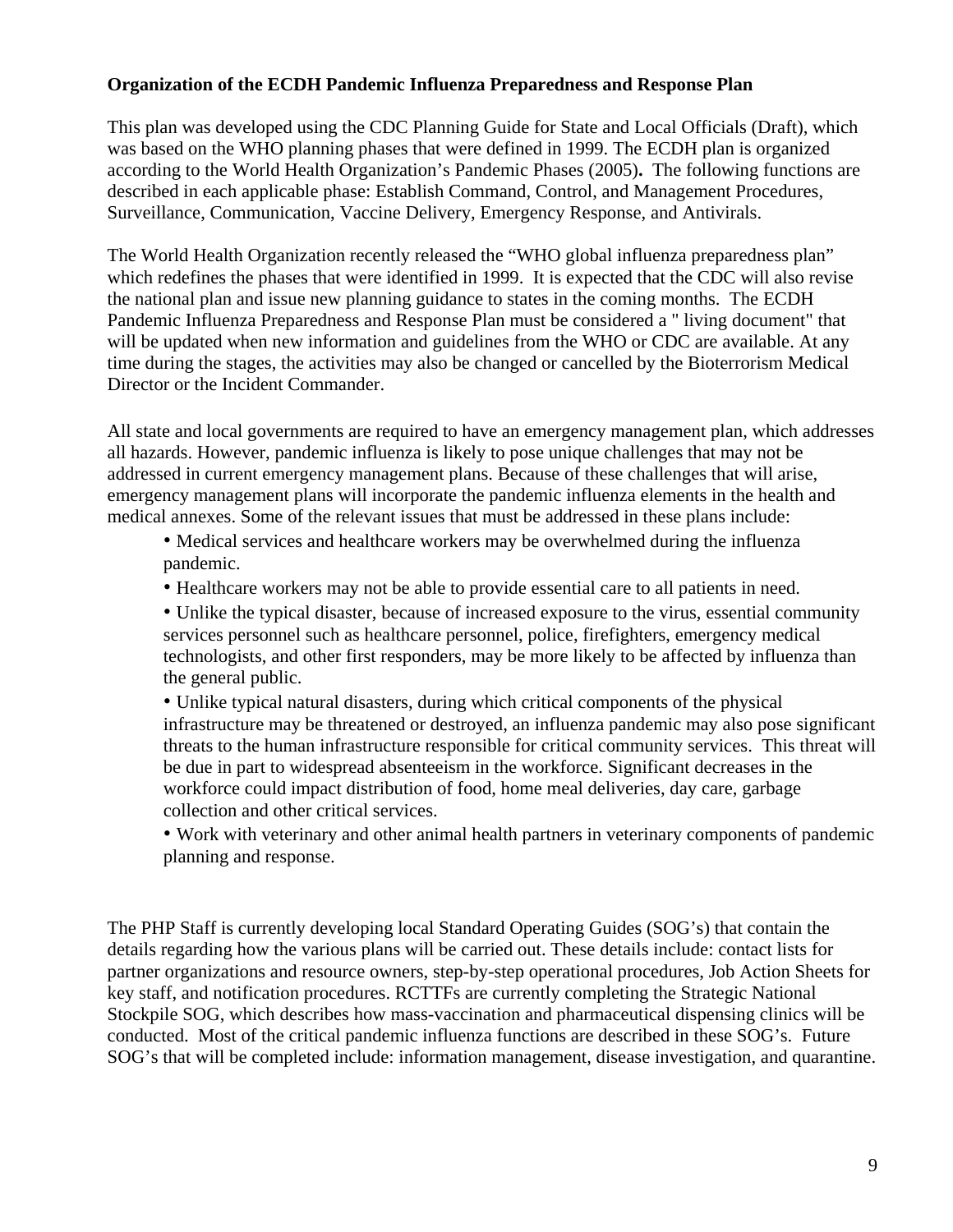*No new influenza virus subtypes have been detected in humans. An influenza virus subtype that has caused human infection may be present in animals. If present in animals, the risk of human infection or disease is considered to be low.*

**\_\_\_\_\_\_\_\_\_\_\_\_\_\_\_\_\_\_\_\_\_\_\_\_\_\_\_\_\_\_\_\_\_\_\_\_\_\_\_\_\_\_\_\_\_\_\_\_\_\_\_\_\_\_\_\_\_\_\_\_\_\_\_\_\_\_\_\_\_\_\_\_\_\_\_\_\_\_** 

## Interpandemic Period - Phase 2

*No new influenza virus subtypes have been detected in humans. However, a circulating animal influenza virus subtype poses a substantial risk of human disease.* 

\_\_\_\_\_\_\_\_\_\_\_\_\_\_\_\_\_\_\_\_\_\_\_\_\_\_\_\_\_\_\_\_\_\_\_\_\_\_\_\_\_\_\_\_\_\_\_\_\_\_\_\_\_\_\_\_\_\_\_\_\_\_\_\_\_\_\_\_\_\_\_\_\_\_\_\_\_\_

The distinction between phase 1 and 2 is based on the risk of human infection or disease resulting from circulating strains in animals. The distinction depends on various factors and their relative importance according to current scientific knowledge. Factors may include: pathogenicity of the virus in animals and humans; occurrence of influenza in domesticated animals and livestock or only in wildlife; whether the virus is enzootic or epizootic, geographically localized or widespread; other information from the viral genome; and/or other scientific information.

#### **ESTABLISH COMMAND, CONTROL, AND MANAGEMENT PROCEDURES**

ECDH has adopted the Incident Command System and the National Incident Management System (NIMS) for responding to disasters and emergencies (Executive Order 05-03). The NIMS was published in March 2004 and the National Response Plan (NRP) became finalized in December 2004. State and local agencies are revising plans to include NIMS-compliant activities and to align with the NRP. This is a challenging process that requires cross-agency and cross-jurisdictional coordination in order to be successful.

The ECDH will use the Medical and Health Incident Management System (MaHIMS) to organize the response to public health and medical emergencies in Erie County. Throughout this plan Incident Command titles are used to identify roles and responsibilities for responding to a pandemic influenza event. Day-to-day position titles are used in the preparation phases of the plan to clearly indicate planning responsibilities.

The Health Department Director will lead the local response to pandemic influenza or any other contagious disease emergency in Erie County.

#### **SURVEILLANCE**

Influenza viruses have constantly changing antigenic properties. Surveillance for pandemic influenza must include both virologic surveillance, in which influenza viruses are isolated for antigenic and genetic analysis, and disease surveillance, in which the epidemiologic features and clinical impact of new variants are assessed. The goals of influenza surveillance are to detect the earliest appearance of a novel influenza virus in Erie County and to describe the epidemiologic features of novel virus circulation.

Since most influenza A viruses are avian in origin it is essential that ECDH works with PA Dept. of Agriculture and the United States Department of Agriculture in monitoring circulating animal viruses,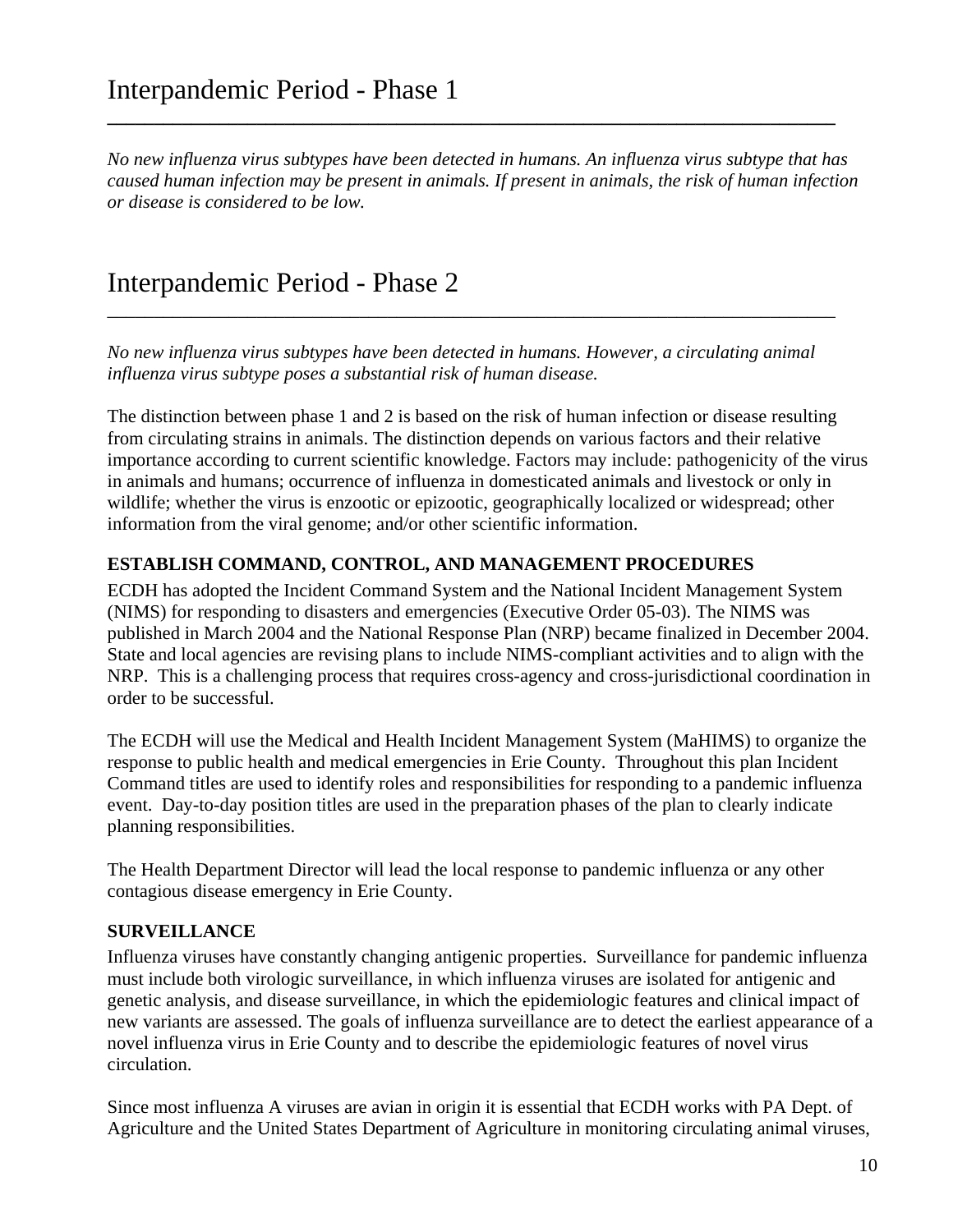especially highly pathogenic avian influenza.

*Virologic Surveillance:* Each week, approximately 75 U.S. collaborating laboratories that are part of the World Health Organization's Influenza Surveillance Network and 50 National Respiratory and Enteric Virus Surveillance System laboratories report the number of clinical specimens tested for influenza and the number of positive results by virus type (A or B) and subtype (A/H1, A/H3N2 or not subtyped).

*Surveillance for influenza-like illness (ILI):* Approximately 1,100 sentinel health care providers/clinics located in 50 states regularly report the number of patient visits for ILI by age group and the total number of patient visits each week during the normal influenza season.

*Surveillance for influenza and pneumonia deaths:* The Vital Statistics Offices of 122 U.S. cities report each week the percentage of total deaths that may be influenza-related.

State and territorial epidemiologists assess influenza activity levels in their respective states each week and reports it as "widespread", "regional", "local", "sporadic" or "no activity."

During the Inter-Pandemic Phase PADOH will maintain Pennsylvania's' current influenza surveillance activities, which include:

• A state public health laboratory that:

- o Isolates and subtypes influenza viruses during the influenza season
- o Maintains the capability of isolating and sub-typing influenza viruses year-round, and reports these data weekly to CDC.

o Continues to perform viral culture in the face of increasing use of rapid influenza diagnostic tests and PCR tests.

o Is transmitting their influenza data (positives and negatives) electronically to CDC via the Public Health Laboratory Information System.

o Is actively involved in contingency planning for surge capacity (staffing and reporting) and safety issues

• An influenza sentinel provider program with at least the minimum number of health care providers (1 per 250,000 persons or a minimum of 10 providers in states with smaller populations) that report their weekly data to CDC via the Internet year-round. These providers are encouraged to send specimens collected from patients with ILI at the beginning, middle, and end of the normal season to the state laboratory for viral culture at no charge to the provider or patient.

• An active state Influenza Surveillance Coordinator who:

o Monitors sentinel provider data weekly for completeness and/or errors.

o Provides feedback and maintains contact with sentinel providers weekly to encourage reporting and follow-up on unusual reports.

- o Contributes to state pandemic planning issues and activities.
- o Maintains a strong working relationship with the ECDH.

o Encourages sentinel providers to submit specimens for viral culture to the state laboratory.

o Conducts a weekly assessment of overall influenza activity level in the state during the normal flu season and reports the data to the CDC.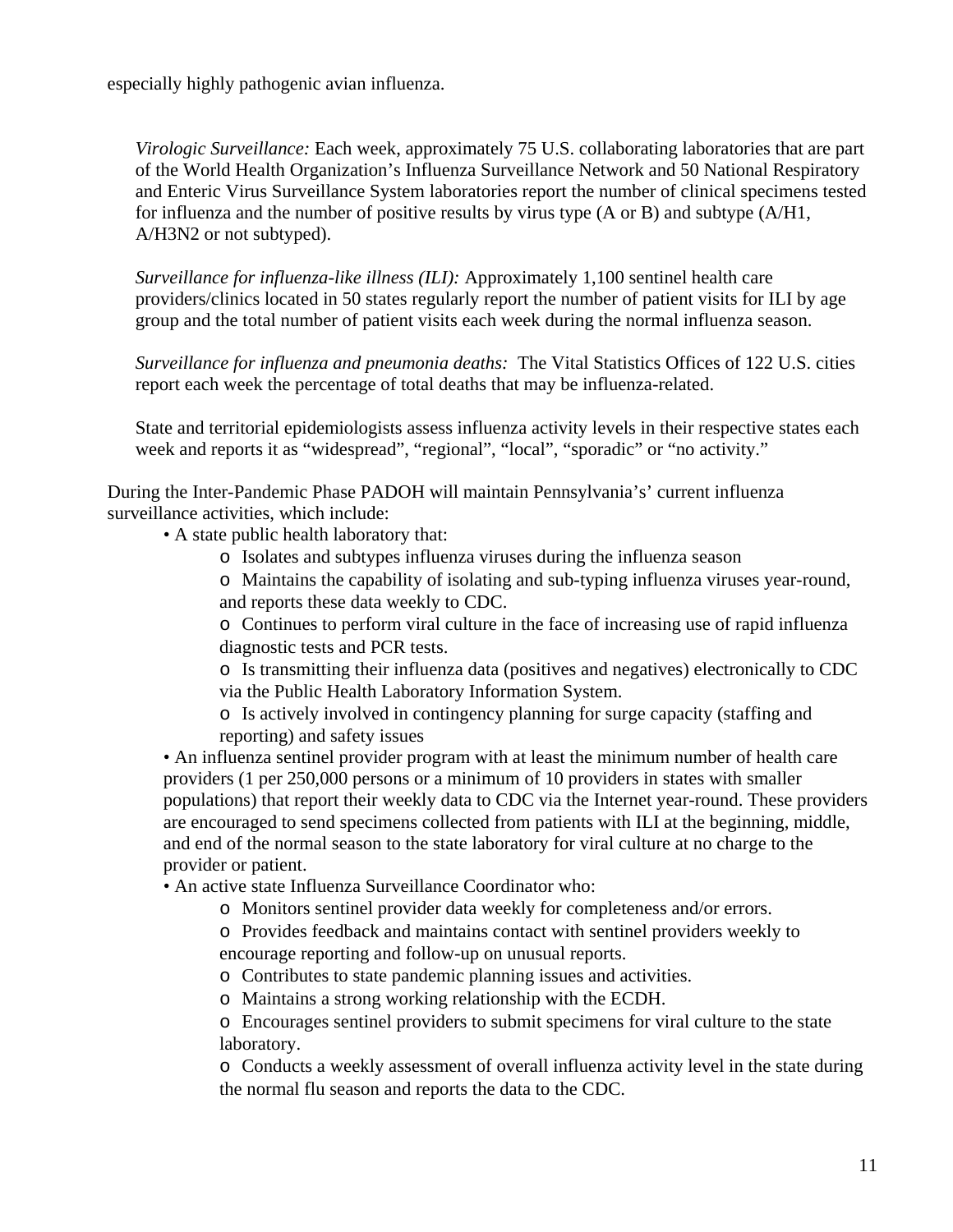The ECDH is working with the Erie County Emergency Management Agency to implement the FRED system to manage information and resource requests. Enhancements to the current system include collecting the following local data:

- Available (or needed) staffed beds (specifies adult or pediatric):
	- ICU/CCU beds
	- Medical beds
	- Emergency Department (monitored and unmonitored)
- Available or needed number of ventilators
- Available or needed negative-pressure air isolation rooms
- Number of cases (confirmed, suspect, probable)
- Number of cases under investigation
- Number of contacts under investigation
- Number of investigators
- Number of needed investigators
- Number of deceased individuals that met case definitions
- Number of individuals discharged that met case definition
- Number of individuals hospitalized that currently meet case definition
- Number of health care professionals affected
- Morgue capacity
- Available or needed medical supplies, equipment, and personal isolation equipment
- Number of hospitals on Emergency Department Diversion
- Number of patients waiting for inpatient beds (to include average wait time)

The electronic screens used to collect this data will be based on forms that will be available in paper format if the Internet based system fails.

#### **EMERGENCY RESPONSE**

Emergency response, including maintenance of critical services and surge capacity issues in the health care system, is addressed in the State and Local Response Plans and internal Standard Operating Guides (SOG's). This plan will not duplicate that planning process.

There are 4 community hospitals in Erie County and the staffed beds in these facilities range from 55 to 450. The average daily census indicates that there are 1,000 available beds in the county on any given day. It is estimated that during a pandemic influenza event approximately 3,500 beds to 5,500 beds would be needed to provide care for influenza victims.

Hospitals in Erie County are currently reviewing a Shared Resources Agreement to prepare for an increase in acutely ill patients, which may occur during a public health emergency. Some of the facets of the agreement:

• Hospitals in the county will cancel non-emergency surgeries and other elective procedures.

• Discharge non-infected patients to other acute care facilities out of the affected geographical area, or to long-term care or home care while assuring that the level of care required by these patients can be met.

• Transfer patients to other hospitals in the region with available beds. Hospitals may need to send patients to several other hospitals (not all patients to one facility), depending on bed availability. Hospitals will start by transferring patients to hospitals in the counties nearest to their own county, then to other hospitals in the region.

• If all hospital beds in the region are at capacity, then hospitals will transfer patients to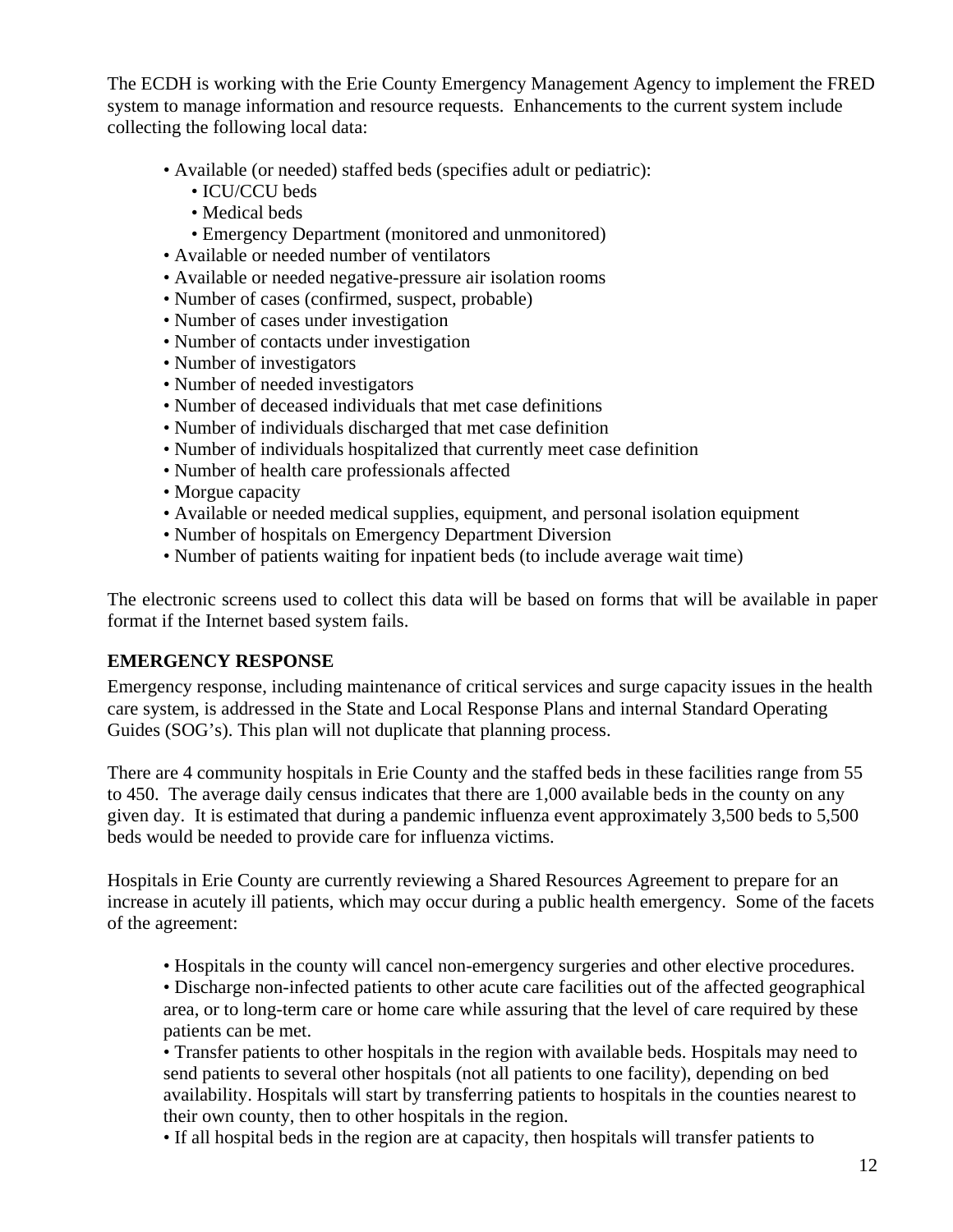hospitals in other regions.

• Finally, if hospitals in other regions are full, the hospital will send patients to alternate locations based upon their partnerships (Long Term Care (LTC) Facilities, schools, etc.).

The RCTTF is identifying overflow locations which may be used for inpatient or outpatient care. Establishing health care facilities in nontraditional sites is a significant task that requires that staffing, equipment, infection control, legal, and other issues be addressed.

Home health care agencies will play an important role, given the potentially high number of ill persons. In the event of a pandemic, the quality of material care (such as nursing, ventilators, nutrition, and hydration) will deteriorate. Family members will be expected and needed to provide care to family members that are unable to be hospitalized. Instructions for home (family) care can be found in Appendix A.

An influenza pandemic may pose significant threats to the human infrastructure responsible for critical community services due to widespread absenteeism and exhaustion in the workforce. Examples of such services (and personnel) in non-health sectors might include highly specialized workers in the public safety, utility, transportation and food service industries, and will likely vary from jurisdiction to jurisdiction. The CDC has formed a work group to further define the possible priority groups that should receive prophylaxis. Once these groups are identified, the ECDH will consult with stakeholders to adapt the CDC recommendations to Erie. Current priority group recommendations, used for pharmaceutical caches, can be found in Appendix C.

Emergency Response Activities during the Inter-Pandemic Phase include:

- Identifying issues specific to pandemic influenza
- Meeting with Public Health Preparedness staff and other emergency planners
- Ensuring that specific challenges posed by an influenza pandemic are addressed in emergency response plans
- Reviewing pertinent legal authorities including:
	- o Isolation and quarantine laws
	- o Laws and procedures for closing businesses or schools and suspending public meetings during a declared state of emergency
	- o Medical volunteer licensure and liability
	- o Compensation laws for in state, out of state, and returning retired medical and nonmedical volunteers.

#### **COMMUNICATIONS**

In an emergency, accurate, consistent and timely messages are key in notifying and educating the public, notifying and facilitating movement of emergency staff to their assigned duties and stations, and in activating the emergency plan as intended. The following delineates communication-related issues that pertain to pandemic influenza:

> • Assuring adequate communication systems will be a joint responsibility of federal, state and local agencies.

> • During a pandemic the public will likely encounter some unreliable and possibly false information in the media and on the Internet. ECDH will communicate accurate, reliable information regarding the influenza pandemic.

> • Mechanisms for communication with the public will vary depending on the phase of the pandemic and its impact on communities.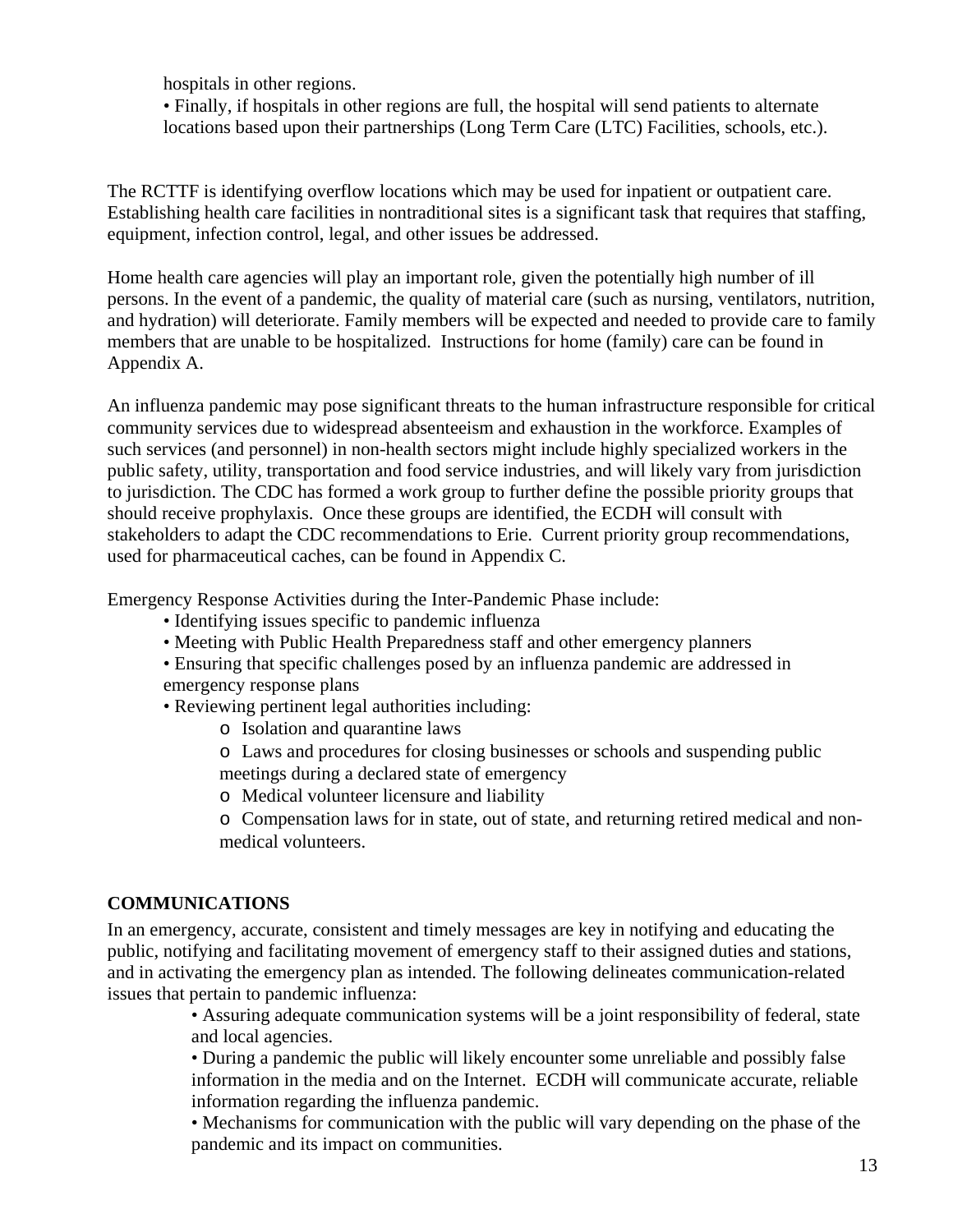• ECDH will continually strive to communicate with all essential partners realizing that this will be difficult during the pandemic.

CDC will make a number of materials available before and during an influenza pandemic, including:

- Basic communication materials (such as question and answer sheets and fact sheets) on influenza, influenza vaccine, anti-viral agents, and other relevant topics in various languages.
- General preventive measures such as "do's and don'ts" for the general public.
- Information and guidelines for health care providers.
- Training modules (Web-based, printed, and video).
- Presentations, slide sets, videos, and documentaries.
- Symposia on surveillance, treatment and prophylaxis.

Because of anticipated shortages of both vaccine and antivirals, planning messages to inform the population about availability, as well as addressing the rationale for priority groups and measures to be taken until such are available will be critical. Other important topics include:

- Basic information about influenza (including symptoms and transmission)
- Information about the course of the pandemic (contagiousness, geographic spread, case counts)

• Information about which symptoms should prompt seeking medical attention and which symptoms should be managed at home

- Information about school and business closures and suspended public meetings
- Information about travel restrictions as well as isolation and quarantine laws.

#### ECDH will:

• Maintain the Relay FAX to effectively communicate with public health officials, healthcare professionals and other target audiences.

• Establish lines of communication and define ECDH staff roles and responsibilities clearly to facilitate the best possible communication with partners.

- Exercise the Crisis Communications plan.
- Regularly distribute informational updates to all appropriate partners.
- Maintain the list of media spokespersons and contact information from each state agency and the local hospitals.

• Coordinate with the Pennsylvania Emergency Management Agency to provide information to the media via the state Emergency Operations Center/Joint Public Information Center when activated.

- Regularly update and maintain the ECDH Web site with information.
- Develop materials and messages regarding pandemic flu.
- Plan responses to anticipated questions.
- Educate public health officials, elected officials, and the media about what information will and will not be available during a pandemic.
- Review CDC materials and adapt and revise as needed.

#### **VACCINE DELIVERY**

Vaccine administration is likely to serve as an important preventive strategy during the next influenza pandemic. Unlike annual production of influenza vaccine, wherein strains are selected in the spring,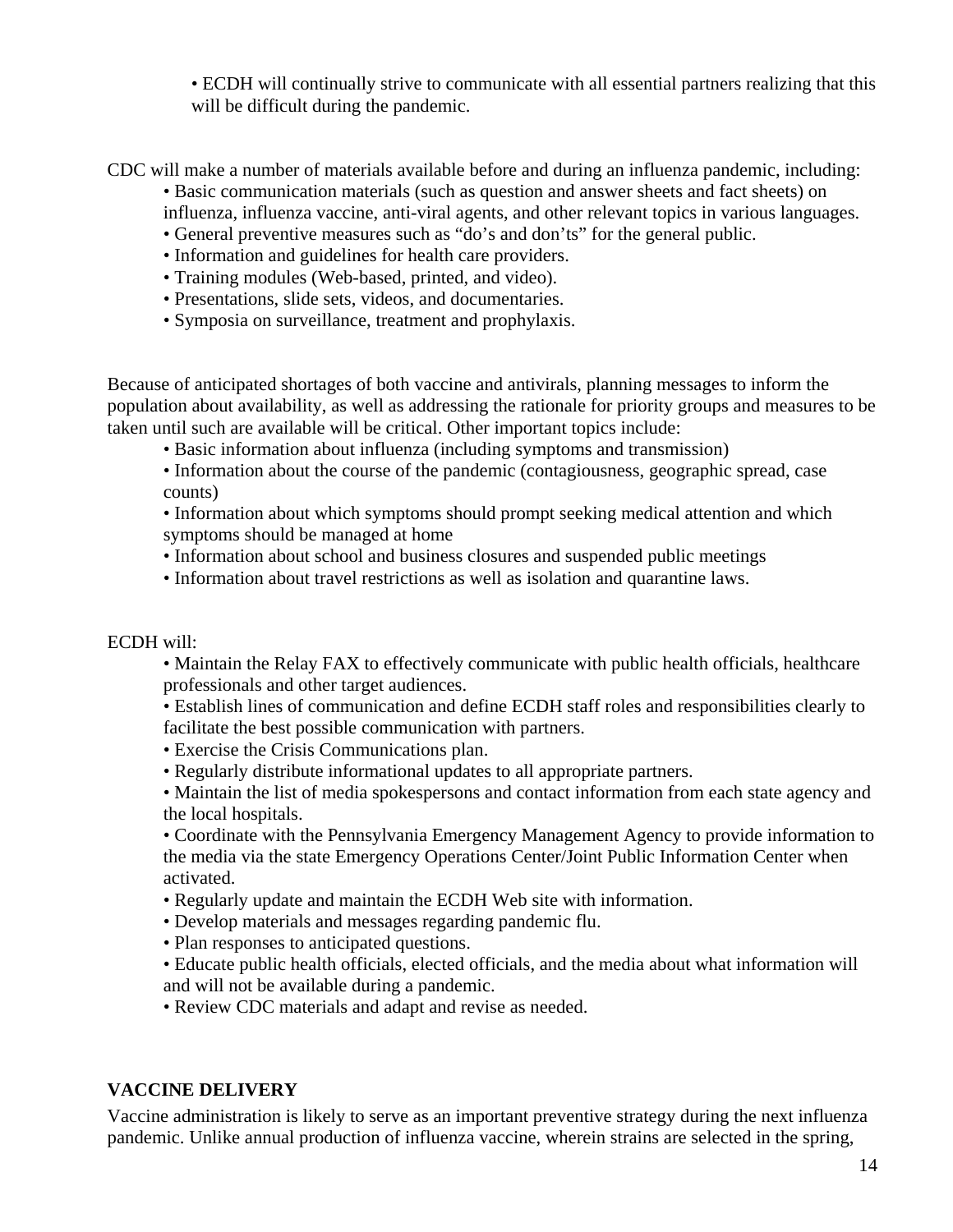leading to vaccine distribution in the late summer, a pandemic strain could be detected at any time. Current manufacturing procedures require six to eight months before large amounts of vaccine are available for distribution.

Contrasts between delivery of pandemic vaccine and the annual influenza vaccine include the following:

• The target population will be modified, possibly to include the entire U.S. population.

• It is impossible to predict how quickly the novel virus would arrive in the U.S. Because of the six to eight month period to produce a vaccine, it is anticipated that demand for vaccine will be greater than the supply early in the course of the pandemic. It is also possible that no vaccine will be available.

• Once vaccine is available, it will need to be distributed as quickly as possible

• Immunologic responses following initial vaccination of serologically negative individuals is poor and represents a priming of the immune system. The emergence of a pandemic strain with new hemagglutinin and or neuraminidase antigens will likely require a second (booster) dose of vaccine two to four weeks after the first dose is given.

A final decision regarding the degree of federal vaccine purchase during a pandemic may not be made until the pandemic vaccine is being produced. The PADOH plan for delivery and administration of vaccine addresses many possible scenarios, including; complete federal purchase and distribution to states, partial federal purchase with distribution to states, and minimal federal purchase (similar to the current annual influenza vaccination program). Currently influenza vaccine is primarily administered through the private sector. Coordination with and education of the private sector is a key aspect of our planning.

Because a relative shortage of vaccine is expected early in the pandemic, vaccine recipients will be prioritized. Recommendations will be made at the national level, which will be adapted by ECDH. ECDH currently has priority prophylaxis recipient groups identified and may follow the same prioritization for pandemic influenza. See Appendix C for the current priority group recommendations for Erie County.

Eventually, it is assumed that sufficient vaccine will be available for mass vaccination of the population. Local health departments have conducted detailed planning activities that have culminated in the creation of the local Strategic National Stockpile Standard Operating Guide (SNS SOG). This guide explains the specific operations of large-scale clinic management and can also be used for developing the Smallpox, Chemo-prophylaxis, and Influenza Vaccination Clinic functions. We will utilize our immunization registry to monitor adverse events related to the pandemic influenza vaccine.

The success of the pandemic influenza vaccination program will be determined in large part by the strength of state and local vaccination programs during the Inter-Pandemic Phase for three main reasons: (1) increased acceptance of and public confidence in the vaccine; (2) stimulation of vaccine production by manufacturers to meet demand; and (3) strengthening of distribution channels.

During the Inter-Pandemic Phase, efforts to increase pneumococcal polysaccharide vaccination (which can reduce the incidence of invasive pneumococcal disease secondary to influenza) is recommended and emphasized. Because large-scale pneumococcal vaccination may not be feasible once a pandemic alert has occurred, the Inter-Pandemic Phase is the ideal time to deliver this preventive measure.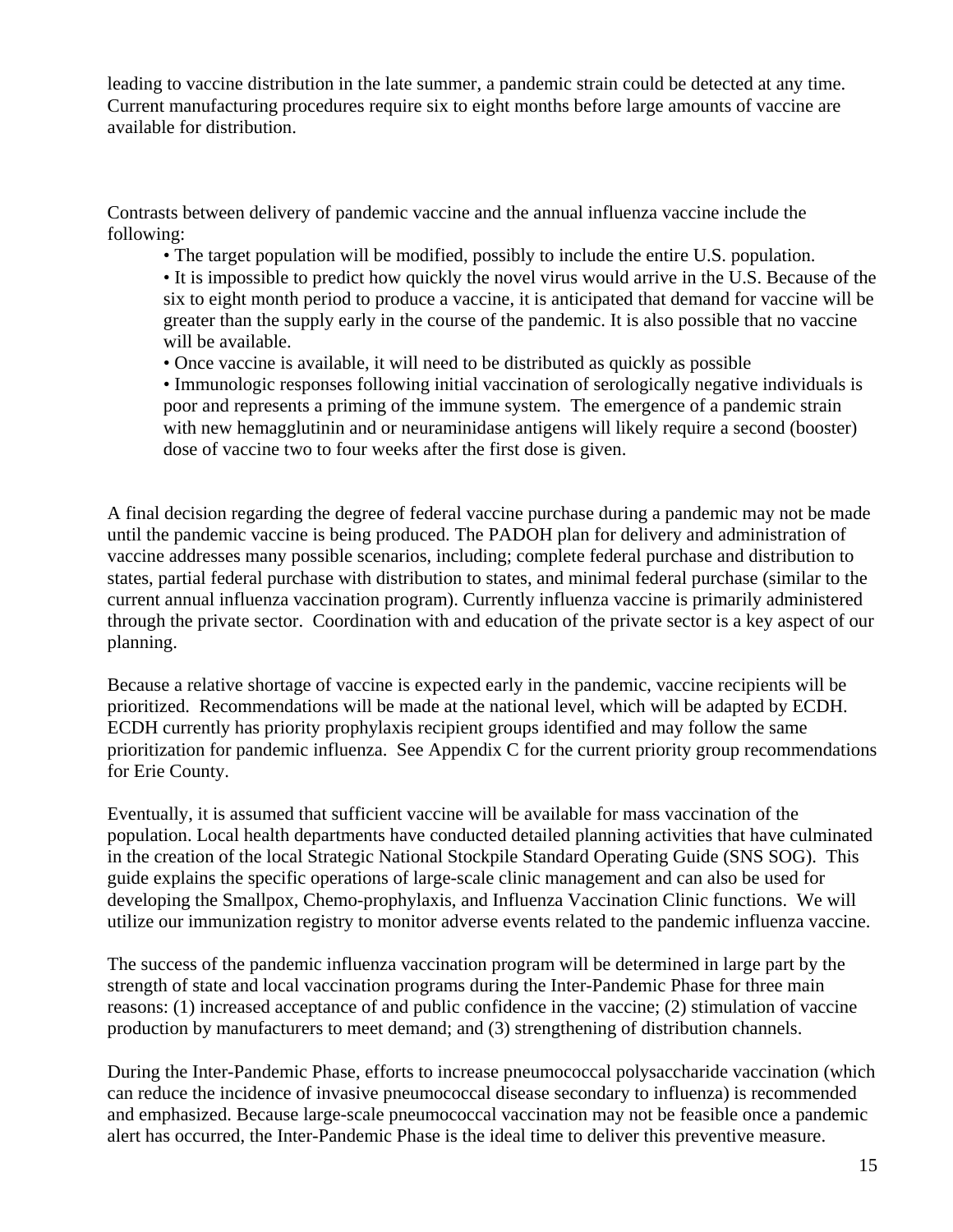Activities that will be conducted during the Inter-Pandemic Phase include:

• Enhance influenza vaccination coverage levels in traditional high-risk groups, especially subgroups in which coverage levels are particularly low (e.g. minorities and persons younger than 65 years of age with chronic underlying medical conditions). Increasing routine, annual vaccination coverage levels in these groups will further reduce the annual toll of influenza and will facilitate access to these populations when the pandemic occurs.

• Enhance pneumococcal vaccination coverage levels in traditional high-risk groups to reduce the incidence and severity of secondary bacterial pneumonia.

- Continue to review, modify and exercise the SNS SOGs.
- Ensure that state laws continue to allow for important elements of vaccination plans.

• Ensure that contingency plans have been considered for emergency distribution of unlicensed vaccines using emergency Investigational New Drug (IND) provisions.

• Ensure vaccine distribution plans are coordinated with the bordering counties in New York and Ohio.

• Maintain the PA Immunization Registry to track vaccine and facilitate reminder notification to track the administration of two doses per person (if recommended) and to track adverse events.

#### **ANTIVIRALS**

Because vaccine will likely not be available when the novel virus first affects communities, antivirals may play an important role in the control of influenza, especially – but not only – during the period before vaccine is available. Existing production capacity for influenza antiviral drugs is less than would be needed to provide prophylaxis or treatment for the entire population and the current supply of antivirals in the Strategic National Stockpile is limited. Similarly to planning for vaccine distribution, it is important to consider planning for different scenarios, including:

- Federal purchase of the existing supply and distribution to states.
- State purchase of antivirals using emergency funds.
- Federal stockpile with distribution to states.
- Status quo (majority of drugs available in private sector).

#### *Prophylaxis*

The amantadanes, amantadine and rimantadine, are best suited for prophylaxis (preventive care) because of the high potential for viral resistance to emerge during treatment, the potential supply, and their cost. However, studies have shown an increased resistance to amantadine in circulating strains of highly pathogenic avian influenza. In addition, the central nervous system side effects, although substantially less with rimantadine than amantadine, may preclude the use of these drugs for certain target groups (e.g. commercial airline pilots). The neuraminidase inhibitor oseltamivir is an alternative.

Identification of influenza within a community (based upon either isolation of the pandemic strain or an increase in ILI) will be the trigger for initiating prophylaxis. In order to be effective, prophylaxis must be continued until the exposure has ceased. Use of antivirals for prophylaxis would only be indicated if the outbreak was very limited in scope.

As with decisions about vaccine use, recommendations for priority groups for antivirals will be established at the national level and ECDH will review these recommendations and revise them as needed based upon local factors.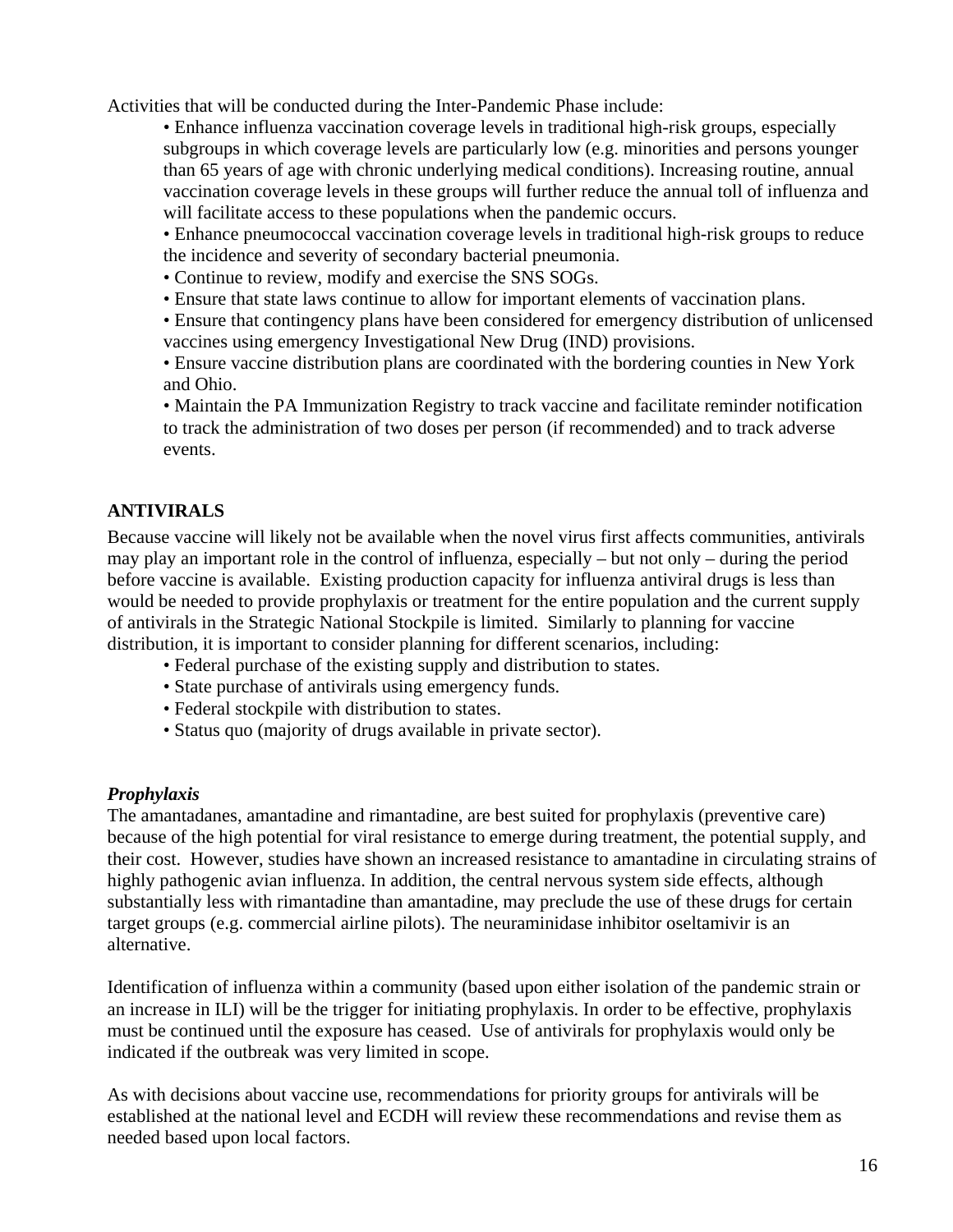#### *Therapy*

Neuraminidase inhibitors (oseltamivir and zanamivir) should be used for therapy because of the potential for viral resistance when adamantines are used for therapy. Therapy is effective at decreasing severe complications and reducing hospitalizations only if offered within two days of developing symptoms. Distribution of drugs for therapy is a challenge given the limited amount available, the large number of points of care, and the need to initiate the course of treatment within 48 hours of onset of symptoms.

Antivirals from the SNS will be distributed to points of care utilizing the distribution system that is detailed in the PA SNS plan. The PADOH will determine whether controls for dispensing (such as positive rapid test) will be required. They will also provide guidelines on appropriate use of antivirals that are distributed. Public education will be very important given the scarcity of this resource.

Prioritizing within priority groups will be necessary given the limited supply. For antivirals purchased with public funds, the state will be responsible for local distribution of the antivirals in collaborations with the private sector. If there is no state or federal purchase, the state's role will largely be one of public and provider education regarding appropriate use of antivirals. As with vaccine, it will be critical to clearly communicate with the public about the rationale for priority groups. Coordination with and education of the private sector is a key component of the plan.

During the Inter-Pandemic Phase, ECDH will continue to:

- Quantify high-priority populations for therapy, and develop drug distribution contingency plans for the different possible scenarios
- Educate the medical community and the public regarding appropriate prescribing information during a pandemic event.
- Continue to coordinate with bordering states
- Continue to maintain the Immunization Registry to track antiviral supplies, distribution, use, and adverse event tracking.

# Pandemic Alert Period– Phase 3 and Phase 4

*Phase 3 – Human infection(s) with a new subtype, but no human-to-human spread, or at most rare instances of spread to a close contact.* 

\_\_\_\_\_\_\_\_\_\_\_\_\_\_\_\_\_\_\_\_\_\_\_\_\_\_\_\_\_\_\_\_\_\_\_\_\_\_\_\_\_\_\_\_\_\_\_\_\_\_\_\_\_\_\_\_\_\_\_\_\_\_\_\_\_\_\_\_\_\_\_\_\_\_\_\_\_\_

*Phase 4 – Small cluster(s) with limited human-to-human transmission, but spread is highly localized, suggesting that the virus is not well adapted to humans.* 

The distinction between phase 3, phase 4 and phase 5 is based on an assessment of the risk of a pandemic. Various factors and their relative importance according to current scientific knowledge must be considered. Factors may include: rate of transmission; geographical location and spread; severity of illness; presence of genes from human strains (if derived from an animal strain); other information from the viral genome; and/or other scientific information.

#### **ESTABLISH COMMAND, CONTROL, AND MANAGEMENT PROCEDURES**

The ECDH Director will meet with the management staff and appropriate stakeholders to review major elements of the plan and assess and evaluate the state and local levels of preparedness. Changes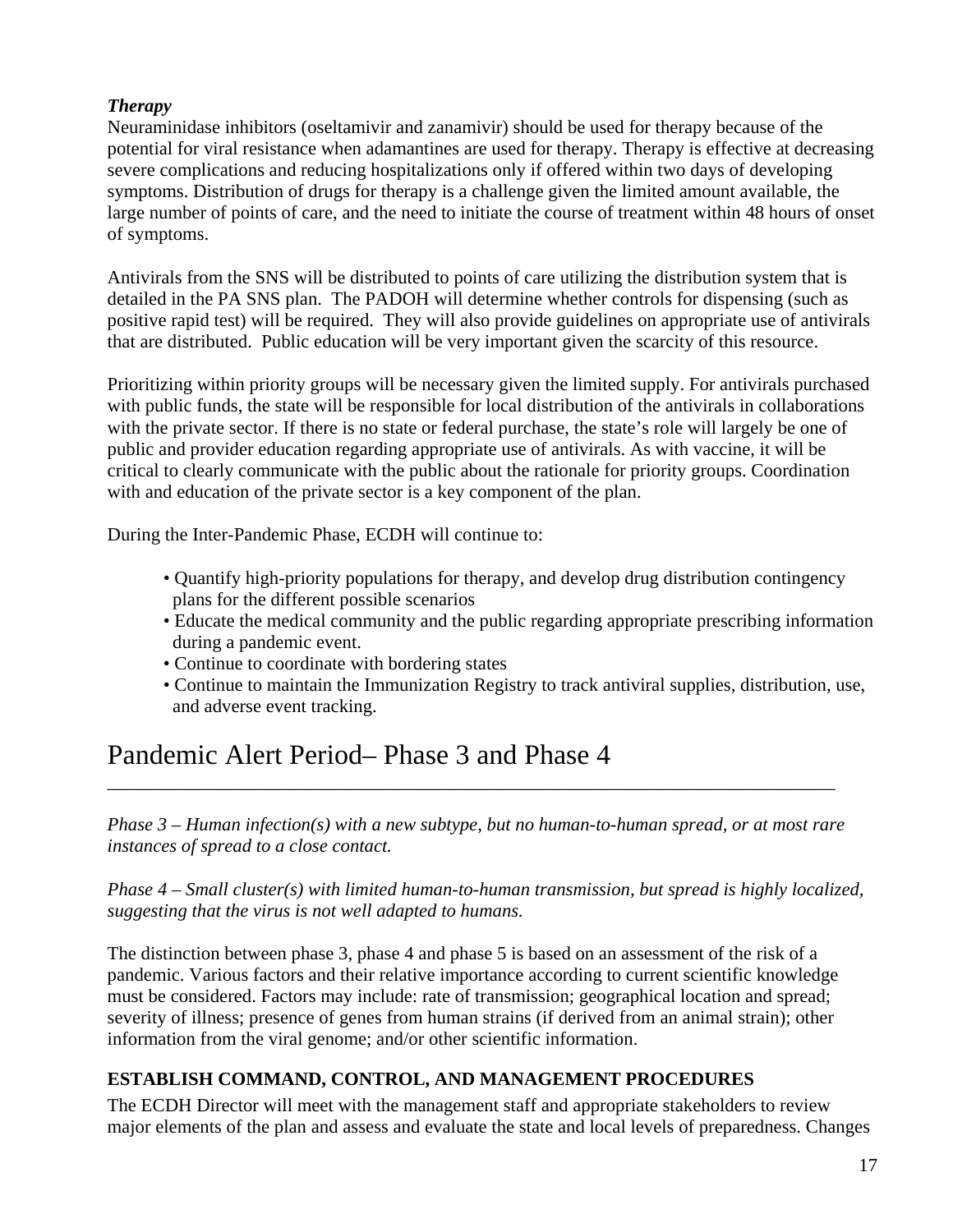to the plan will be made as needed. Coordination with border states will be initiated.

#### **SURVEILLANCE**

The Centers for Disease Control and Prevention (CDC) continuously monitors surveillance data reported nationally and frequently communicates with public health colleagues around the world so that novel viruses are detected and investigated as quickly as possible. If PADOH is notified by CDC that a novel influenza virus has been identified, but efficient transmission of the virus from person-toperson is not yet established (that is, a novel virus alert), PADOH will enhance our inter-pandemic surveillance activities by:

• Increasing case detection among persons who recently traveled to the outbreak area and present with clinical illness possibly caused by influenza including pneumonia, acute respiratory distress syndrome, or other severe respiratory illness. Appropriate specimens will be collected to diagnose influenza infection. In some situations, if the novel influenza virus is a highly pathogenic avian strain, such as with the 2004 H5N1 influenza virus in Asia, local hospital laboratories should not attempt viral isolation because of the potential risk that the strain could spread. Specimens will be sent to the PA State lab or to CDC where isolation and subtyping can be done under more stringent bio-safety conditions. Influenza infection can be diagnosed locally using antigen detection, immunofluorescence, or PCR. CDC will provide guidance appropriate to each specific novel virus alert.

• Ensuring that all inter-pandemic influenza surveillance activities are underway regardless of the time of year and that all participating laboratories and sentinel providers are reporting data to CDC each week.

• Subtyping all influenza A viruses identified in clinical specimens and, as always, reporting any influenza A viruses that cannot be subtyped to CDC immediately. CDC will provide instructions on the safe handling of a potential novel influenza virus.

• Obtaining reagents from CDC (when they become available) to detect and identify the novel strain.

• Monitoring and instituting recommendations from CDC for any additional surveillance activities that should be undertaken given the specific circumstances.

• Review contingency plans for further enhancing influenza surveillance if efficient person-toperson transmission of the novel virus is confirmed.

#### **EMERGENCY RESPONSE**

The RCTTF Medical Committee will meet with appropriate partners to review this plan and the corresponding Standard Operating Guides.

#### **COMMUNICATIONS**

The Erie County Director of Administration serves as the Public Information Officer (PIO) under the Incident Command System. The PIO and his or her staff maintain a system to effectively communicate with the public, healthcare professionals and other targeted audiences. This system is described in the ECDH Crisis Communications Plan and describes the following activities that would be conducted by the PIO and his or her staff:

- Review materials and revise as needed.
- Activate public hotline.
- Disseminate information to public and partners on an ongoing basis.
- Educate health partners, elected officials, community leaders, and the media about what information will and will not be available during a pandemic.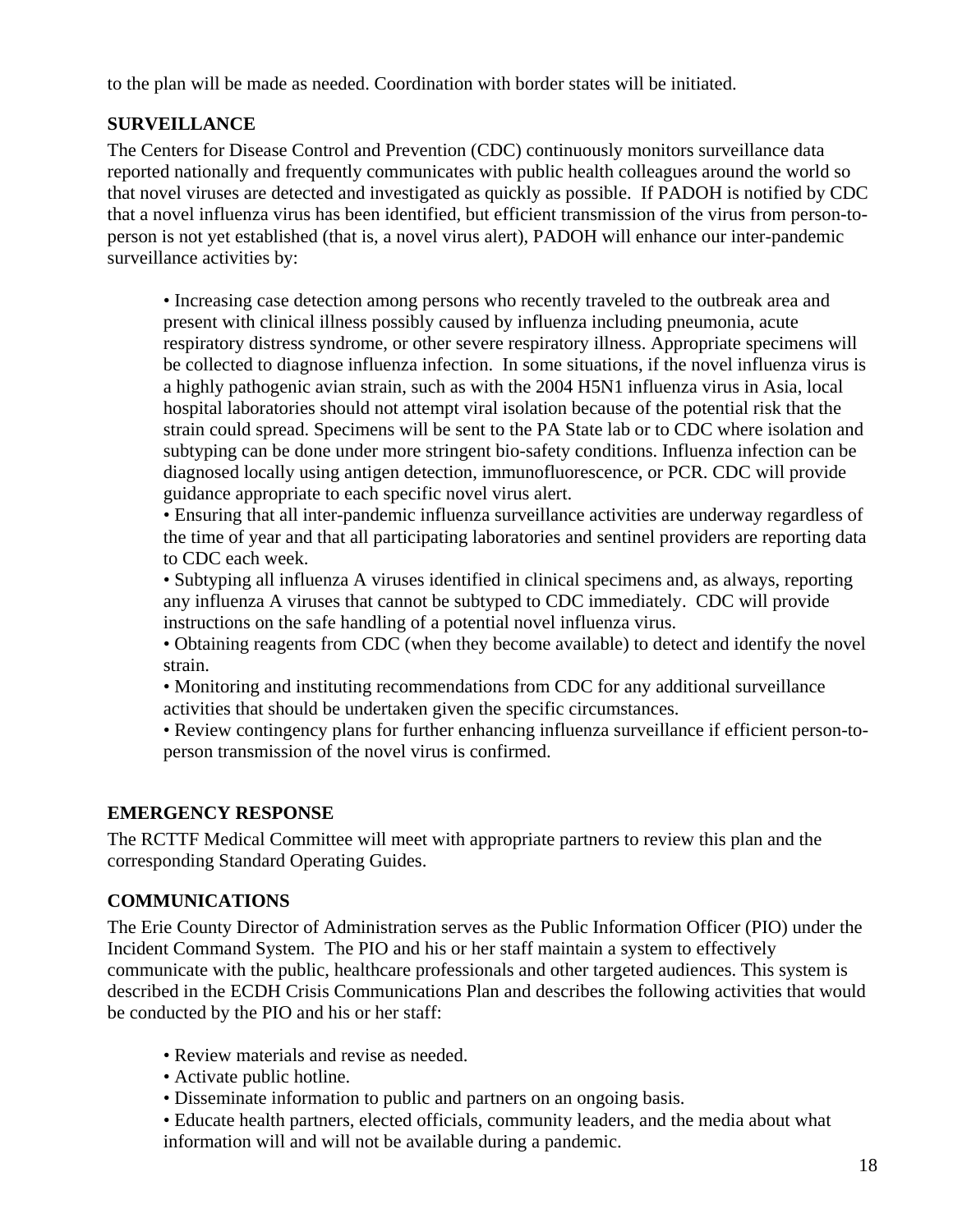- Prepare spokespersons.
- Coordinate with bordering jurisdictions.

#### **VACCINE DELIVERY**

State and local health authorities will meet with appropriate partners and stakeholders and review major elements of the state and local SNS plans and operating guides. Plans will be modified as needed to account for updates, if any, on recommended target groups, projected vaccine supply, and human resources available.

#### **ANTIVIRALS**

Once a novel virus has been identified, ECDH staff will review the distribution and priority prophylaxis and treatment plans to ensure they are updated. The medical community will be notified of the status of the plans and the availability of antivirals. ECDH will distribute guidelines to the medical community and conduct training for public health staff involved in antiviral distribution protocols and procedures.

### Pandemic Alert Period – Phase 5

*Phase 5 – Larger cluster(s) but human-to-human spread is still localized, suggesting that the virus is becoming increasingly better adapted to humans, but may not yet be fully transmissible (substantial pandemic risk).* 

\_\_\_\_\_\_\_\_\_\_\_\_\_\_\_\_\_\_\_\_\_\_\_\_\_\_\_\_\_\_\_\_\_\_\_\_\_\_\_\_\_\_\_\_\_\_\_\_\_\_\_\_\_\_\_\_\_\_\_\_\_\_\_\_\_\_\_\_\_\_\_\_\_\_\_\_\_\_

#### **ESTABLISH COMMAND, CONTROL, AND MANAGEMENT PROCEDURES**

- The ECDH Director will convene the management staff and partners and review the plan and corresponding Standard Operating Guides.
- Active surveillance will be initiated.
- The Crisis Communications Plan will be activated.
- Begin vaccine and antiviral distribution (if available).
- Notify emergency management of the need for additional resources.
- Activate Standard Operating Guides for operational priorities.
- Arrange for facilities use.
- Document expenses of pandemic response.

#### **SURVEILLANCE**

If efficient person-to-person transmission of a novel influenza virus is confirmed, the following additional surveillance enhancements will be made:

- Assess the need to screen travelers arriving in the U.S. from affected countries.
- Investigate the epidemiology of all early cases either originating in the U.S. or that are imported into the country.

• At hospitals and emergency departments, increase laboratory diagnosis of influenza, including use of rapid antigen detection tests, for persons with compatible clinical syndromes, particularly those who may have had recent exposure at the site of an outbreak. PADOH and the Laboratory Response Network (LRN) have plans in place to test substantially more specimens than usual. CDC will provide guidance to assist with triage of specimens for testing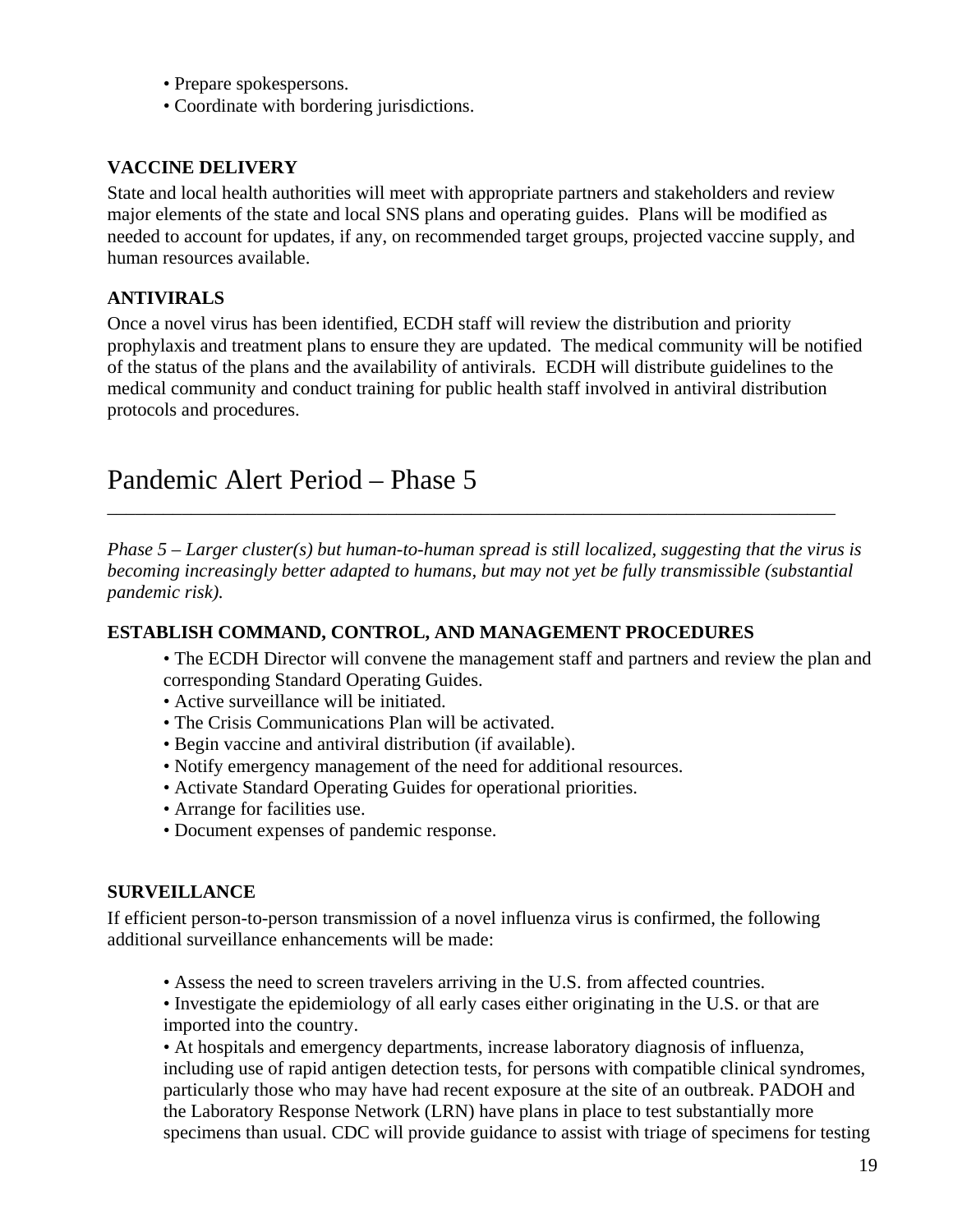and for choosing which isolates to send to CDC.

• The completeness and timeliness of reports from all participating laboratories and sentinel providers will be assessed, and non-reporters will be contacted to improve their performance as necessary. .

#### **EMERGENCY RESPONSE**

Procedures and equipment in the ECDH Response Room will be tested to ensure operational readiness.

#### **COMMUNICATIONS**

Once sustained human-to-human transmission is confirmed anywhere in the world, the Public Information staff will:

- Review major elements of the communications plan with partners and stakeholders.
- Disseminate information to public, partners and the media on an ongoing basis.
- Monitor media coverage and address misinformation.
- Coordinate with bordering jurisdictions.

#### **VACCINE DELIVERY**

Once human transmission is confirmed, ECDH will ensure that human resources and logistics are in place to begin vaccination, taking into account the need for additional staff due to illness and relief for workers. Refresher training will be provided to relevant agencies and partner groups regarding vaccine delivery protocols and procedures. Activities will be coordinated with border-states and cities.

#### **ANTIVIRALS**

Same actions as stated in Vaccine Delivery Section.

### Pandemic Period – Phase 6

*Phase 6 – Pandemic phase: increased and sustained transmission in general population.* 

#### **ESTABLISH COMMAND, CONTROL AND MANAGEMENT PROCEDURES**

Once a pandemic alert has been issued, the ECDH Director or his or her designee will activate the ECDH Response Room.

\_\_\_\_\_\_\_\_\_\_\_\_\_\_\_\_\_\_\_\_\_\_\_\_\_\_\_\_\_\_\_\_\_\_\_\_\_\_\_\_\_\_\_\_\_\_\_\_\_\_\_\_\_\_\_\_\_\_\_\_\_\_\_\_\_\_\_\_\_\_\_\_\_\_\_\_\_\_

Key activities that will be conducted include:

- Fully activate the response plan.
- Monitor staffing needs and recruit additional staff, if necessary.
- Ensure activities are coordinated with the bordering states of Ohio and New York
- Ensure that PADOH is briefed on the actions occurring in Erie County.
- Document the expenses related to responding to a pandemic influenza outbreak.
- Ensure coordination of PADOH Lab response activities with those of ECDH and the medical community.

• Monitor staffing needs at ECDH and within the Response Room, and reassign staff or request additional assistance as necessary.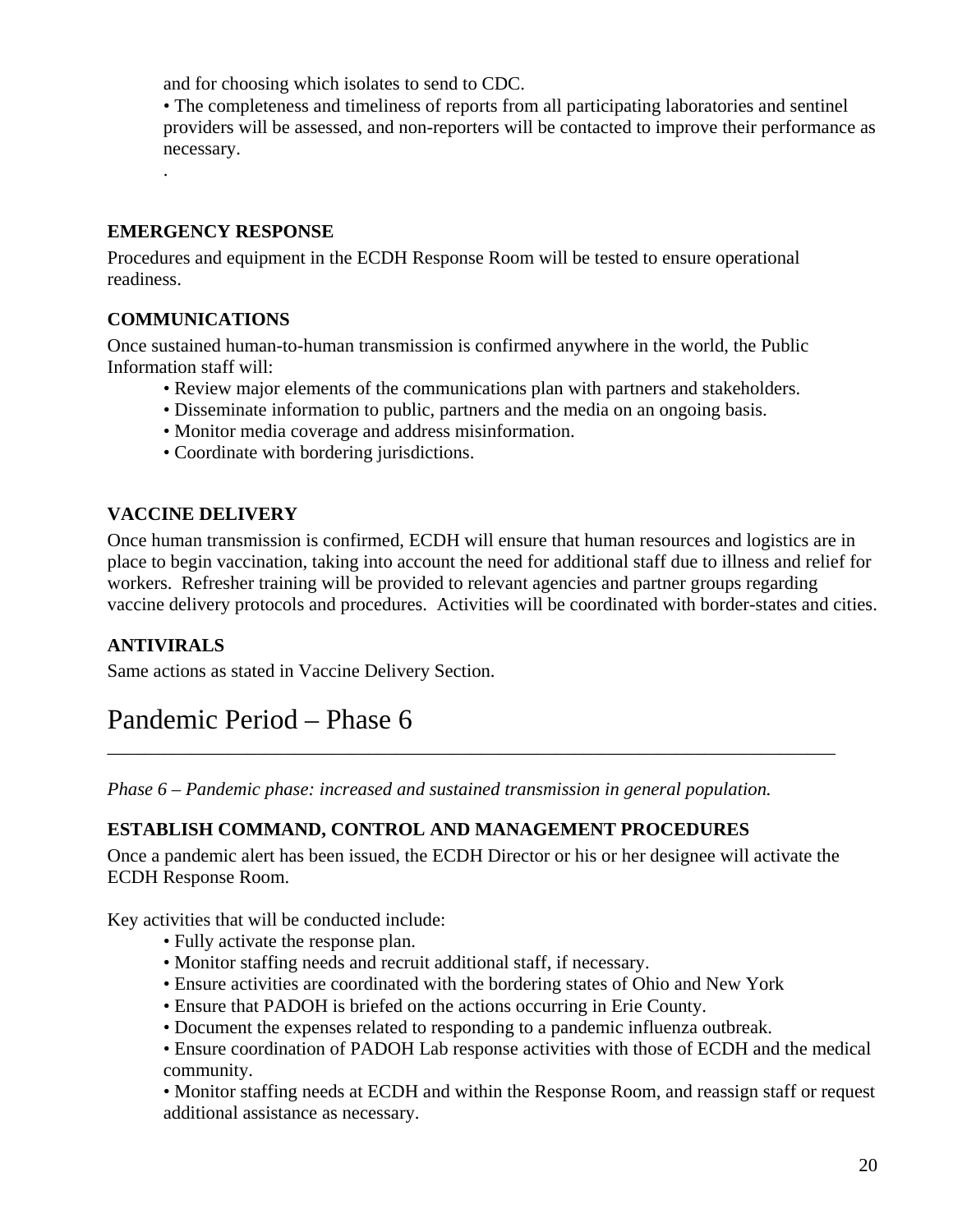#### **SURVEILLANCE**

PADOH will:

- Conduct enhanced monitoring for antiviral resistance.
- Ensure that studies are in place to monitor vaccine effectiveness.
- Monitor health impacts including deaths and hospitalizations from influenza. Absenteeism will be measured in key industries.
- Assess the quality of surveillance and make recommendations for improvement during the period between pandemic waves and after the pandemic.
- Track adverse events to vaccine and treatment.

#### **EMERGENCY RESPONSE**

PADOH will implement generic elements of the response plans and specific plans for identified pandemic influenza issues, including continuous collection of data concerning medical and material supplies and their allocation to rapidly identify changing patterns of need and modify or redirect policy.

#### **COMMUNICATIONS**

- Using the communication systems identified in the Inter-Pandemic Phase, public information staff will update appropriate agencies and the public at least weekly and as needed regarding any new information regarding the novel virus and it's impact.
- Materials and messages will be reviewed and modified as needed.
- When the State EOC is activated, the Joint Information Center (JIC) will also be activated.

JIC activities will be coordinated with bordering states.

#### **VACCINE DELIVERY**

PADOH will activate the Emergency Operations Center, fully staff the logistics section and:

- When available, distribute vaccine and supplies (e.g., needles, syringes) necessary for influenza vaccine administration through a centralized distribution system to local health departments using SNS infrastructure.
- Distribute a specified number of doses of vaccine and medical supplies to local health departments based upon population and distribution of prioritized essential services personnel. Supplies may be shipped separately from vaccine.
- Consult with ECDH to coordinate assistance in the storage, security, and transportation of vaccine and supplies, as appropriate.
- Implement vaccination of those government officials and state and federal personnel deemed as a priority to maintain essential services.
- Monitor adverse reactions to influenza vaccine using the PA Immunization Registry.
- Distribute pneumococcal vaccine for high-risk individuals to be administered by healthcare providers, home health agencies, local health departments, and others.

#### **ANTIVIRALS**

Once the onset of a pandemic is confirmed, PADOH will fully activate the antiviral drug distribution plan.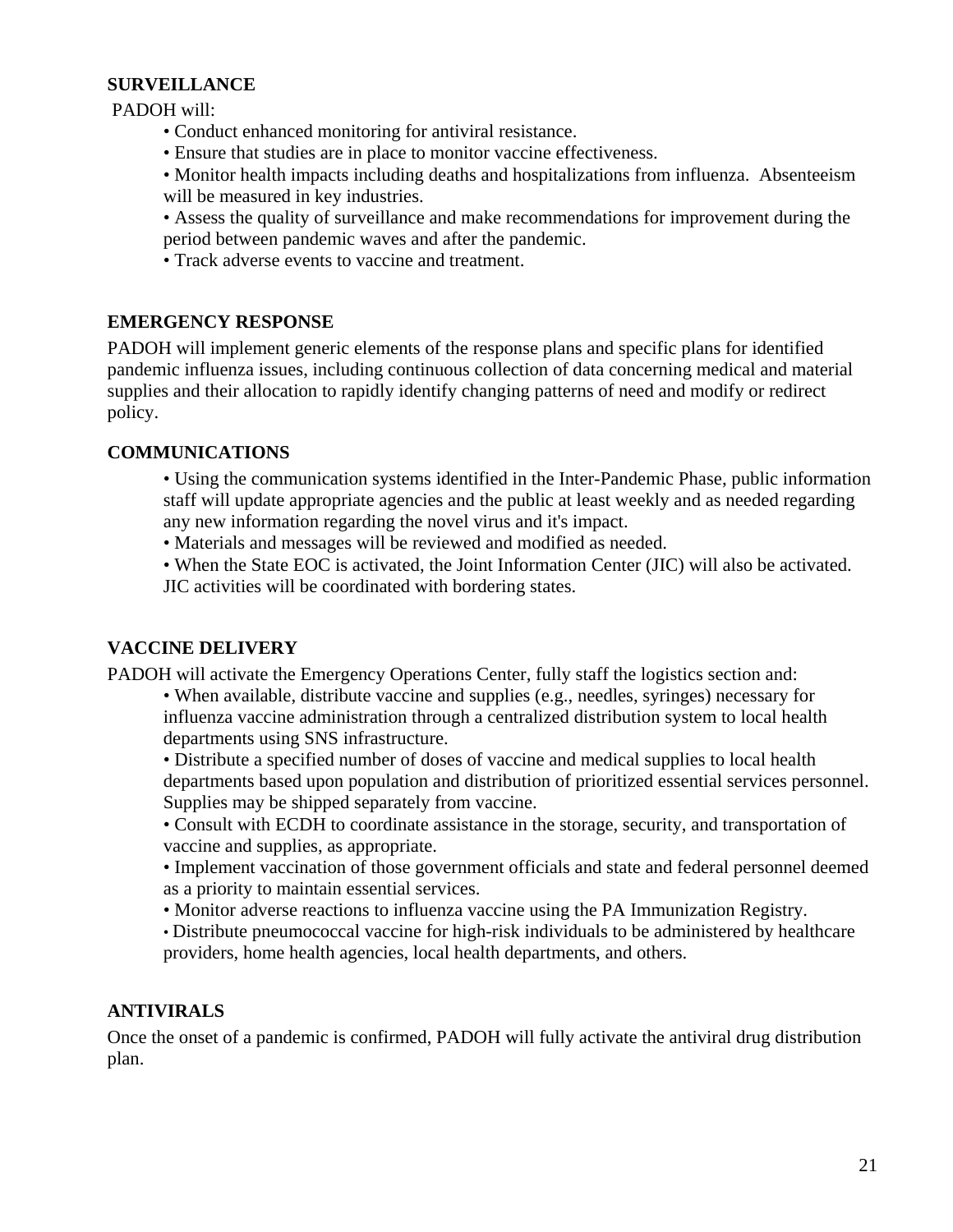# Postpandemic Period

*Return to interpandemic period activities.* 

\_\_\_\_\_\_\_\_\_\_\_\_\_\_\_\_\_\_\_\_\_\_\_\_\_\_\_\_\_\_\_\_\_\_\_\_\_\_\_\_\_\_\_\_\_\_\_\_\_\_\_\_\_\_\_\_\_\_\_\_\_\_\_\_\_\_\_\_\_\_\_\_\_\_\_\_\_\_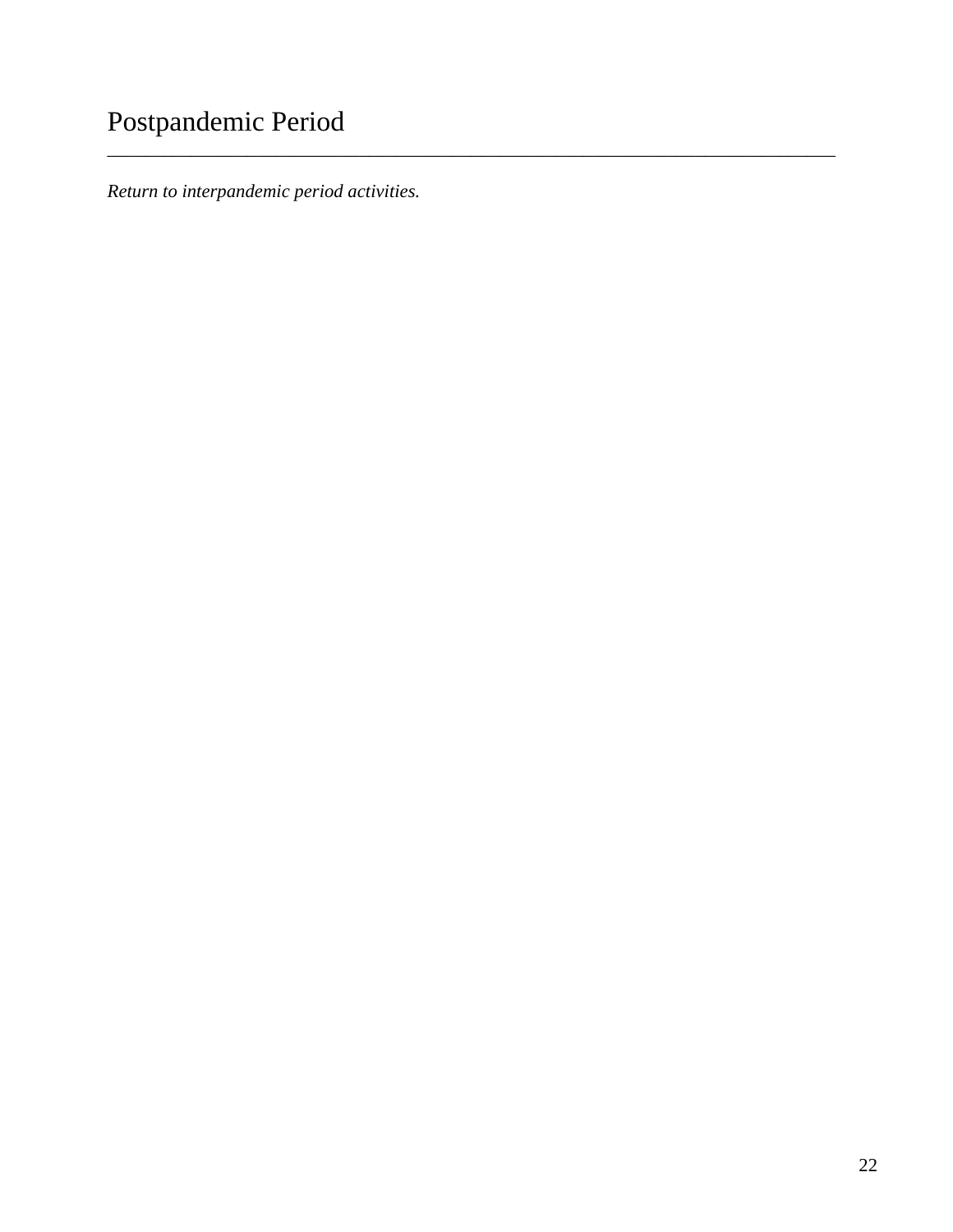### **APPENDIX A: COMMUNITY CONTAINMENT MEASURES INCLUDING NON-HOSPITAL ISOLATION AND QUARANTINE AND HOME CARE**

#### **Introduction**

Pandemic influenza is a unique public health emergency and community disaster. It is considered a highly probable, if not inevitable event but no one can predict when it will occur. There may be little warning, but most experts agree that there will be one to six months between identification of a novel virus and widespread outbreaks in the U.S. Outbreaks will occur simultaneously throughout the U.S., and the effect on individual communities will last from six to eight weeks or more.

Pandemic influenza has the potential of affecting all elements of society. A large number of cases will add burden to hospitals and other health care systems already stressed with the normal day to day crises. Mortality is usually markedly increased. Health and medical personnel as well as other infrastructure workers, i.e. law enforcement, fire, public works, will not be immune. The effects on our communities could be staggering.

Immunization and respiratory hygiene are the best control measures available for influenza. Because no vaccine against a novel influenza strain will be available initially, and, it is likely that when vaccine becomes available, it will be in short supply, there are few community control measures available in a pandemic influenza event.

#### **Non Hospital Isolation and Quarantine**

Major Points:

1. Influenza is now included in the federal list of communicable diseases for which federal isolation and quarantine are authorized (Amendment to EO 13295).

- 2. States generally have authority to declare and enforce quarantine within their borders.
- 3. Quarantine is medically very effective in protecting the public from disease.

4. People in isolation may be cared for in their homes, in hospitals, or in designated healthcare facilities.

5. The Governor in PA may choose to utilize "snow-days".

6. Non-hospital isolation and quarantine is a non-issue in pandemic influenza due to a novel virus.

#### **CDC Fact Sheet on Isolation and Quarantine January 20, 2004:**

To contain the spread of a contagious illness, public health authorities rely on many strategies. Two of these strategies are isolation and quarantine. Both are common practices in public health, and both aim to control exposure to infected or potentially infected persons. Both may be undertaken voluntarily or compelled by public health authorities. The two strategies differ in that isolation applies to persons who are known to have an illness, and quarantine applies to those who have been exposed to an illness but who may or may not become ill.

#### **ISOLATION: FOR PEOPLE WHO ARE ILL**

Isolation refers to the separation of persons who have a specific infectious illness from those who are healthy and the restriction of their movement to stop the spread of that illness. Isolation allows for the focused delivery of specialized health care to people who are ill, and it protects healthy people from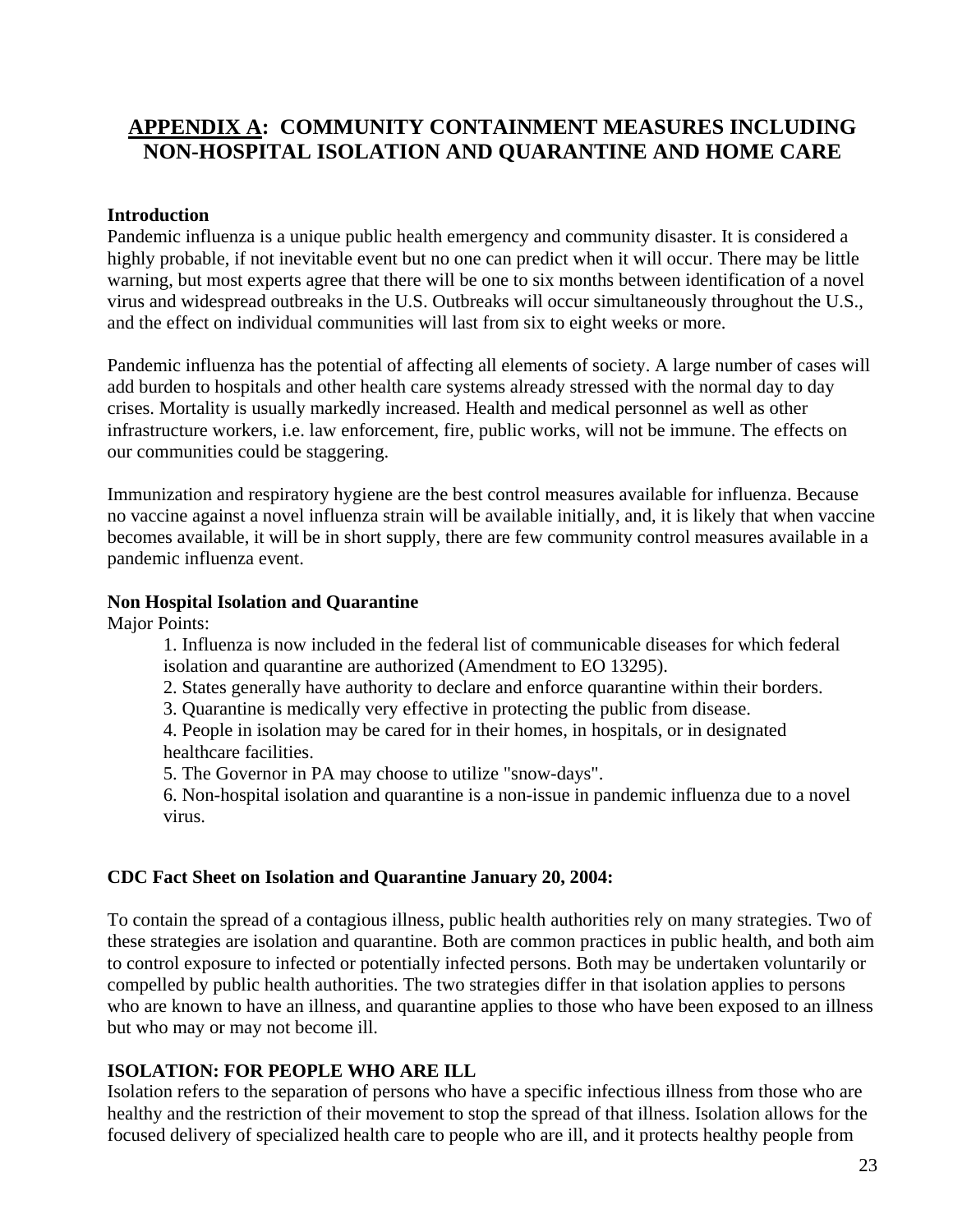getting sick. People in isolation may be cared for in their homes, in hospitals, or in designated healthcare facilities. Isolation is a standard procedure used in hospitals today for patients with tuberculosis (TB) and certain other infectious diseases. In most cases, isolation is voluntary; however, many levels of government (federal, state, and local) have basic authority to compel isolation of sick people to protect the public.

#### **QUARANTINE: FOR PEOPLE WHO HAVE BEEN EXPOSED BUT ARE NOT ILL**

Quarantine refers to the separation and restriction of movement of persons who, while not yet ill, have been exposed to an infectious agent and therefore may become infectious. Quarantine of exposed persons is a public health strategy, like isolation, that is intended to stop the spread of infectious disease. Quarantine is medically very effective in protecting the public from disease.

States generally have authority to declare and enforce quarantine within their borders. This authority varies widely from state to state, depending on state laws. The Centers for Disease Control and Prevention (CDC), through its Division of Global Migration and Quarantine, also is empowered to detain, medically examine, or conditionally release persons suspected of carrying certain communicable diseases. This authority derives from section 361 of the Public Health Service Act (42 U.S.C. 264), as amended.

Whereas isolation and contact management strategies such as active monitoring are directed to individuals, broader *community containment measures* may be applied to groups of persons or to communities during outbreaks characterized by extensive transmission. These interventions range from *measures to increase social distance* among community members (e.g., cancellation of public gatherings, use of masks, implementation of community-wide "snow days") to *community-wide quarantine.* 

Although all of these interventions are designed to prevent transmission by limiting social interactions and preventing inadvertent exposures, the less stringent actions may be easier to implement on a large scale. For example, in the "snow day" approach, community members are asked to stay home as they would during a major snowstorm. Schools are closed, work sites are closed or restricted, large public gatherings are cancelled, and public transportation is halted or scaled back. Implementation requires fewer resources than are needed to activate and maintain community-level quarantine. In addition, as snow days are a familiar concept in most communities, implementation can occur quickly. Implementation of quarantine, on the other hand, can be resource intensive, requiring mechanisms for enforcement and provision of necessities. Snow days and other measures to increase social distance are therefore the preferred community-level responses, with quarantine reserved for situations in which less drastic measures have not been successful in containing an outbreak.

#### **Home Care**

Home care will be the predominant mode of care for most people infected with influenza. During the Pandemic Alert Period, individuals should discuss with their health care provider specific recommendations for both vaccination and chemoprophylaxis.

The single best way to prevent influenza is to get vaccinated each fall. In the absence of vaccine, however, there are other ways to protect against influenza. Four antiviral drugs (amantidine, rimantidine, oseltamivir and zanamivir) are approved and commercially available for use in treating influenza. Three of them (amantidine, rimantidine, and oseltamivir) are approved for prevention (chemoprophylaxis) against influenza. All of these drugs are prescription drugs, and a doctor should be consulted before their use.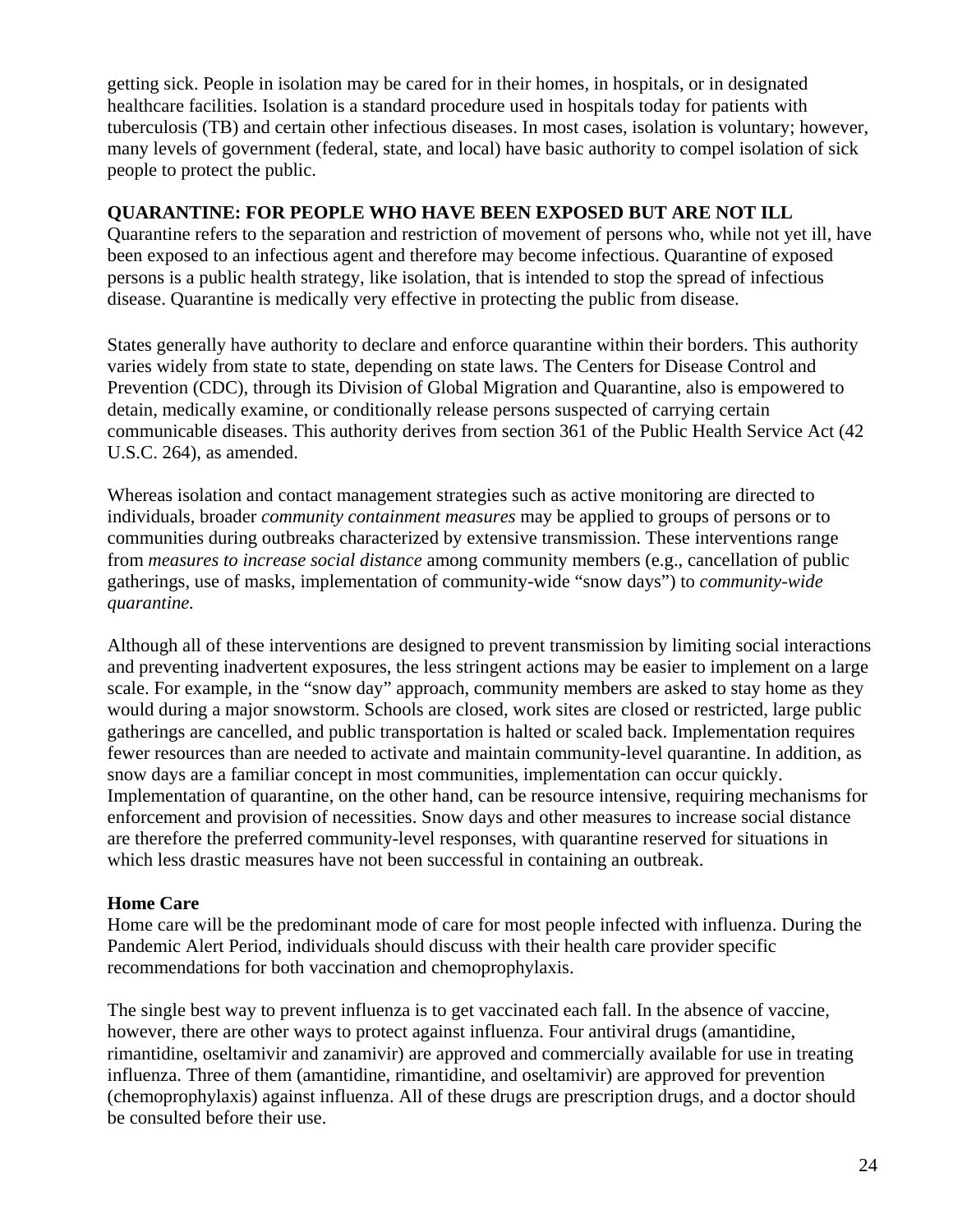The public should receive frequent and repetitive health communications that emphasize the simple steps that individuals and families may take to prevent the spread of respiratory illnesses like influenza:

1. Avoid close contact with people who are sick.

2. Wash hands often (hourly). If sick, stay at home and keep at least 3 feet away from others.

3. Cover mouth and nose with a tissue when coughing or sneezing.

4. Dispose of used tissue in appropriate waste receptacle.

Individuals who are cared for at home should:

- 1. Get plenty of rest.
- 2. Drink a lot of fluids.
- 3. Avoid using alcohol and tobacco.
- 4. Consider taking over-the-counter medications to relieve the symptoms of influenza (but
- never give aspirin to children or teenagers who have influenza-like symptoms).
- 5. Stay home and avoid contact with other people.
- 6. Cover nose and mouth with a tissue when you coughing or sneezing.
- 7. Dispose of used tissue in appropriate waste receptacle.

In a pandemic influenza event, some individuals who are cared for at home may develop complications. Should complications develop, these individuals should seek medical care immediately, either by calling the doctor or going to an emergency room. Upon arrival, the receptionist or nurse should be told about the symptoms so that precautions can be taken (providing a mask and or separate area for triage and evaluation).

Warning Signs to seek urgent medical care:

In children, these include:

- 1. High or prolonged fever
- 2. Fast breathing or trouble breathing
- 3. Bluish skin color
- 4. Not drinking enough fluids
- 5. Changes in mental status, somnolence, irritability
- 6. Seizures
- 7. Influenza-like symptoms improve but then return with fever and worse cough
- 8. Worsening of underlying chronic medical conditions (for example, heart or lung disease, diabetes)

In adults, these include:

- 1. High or prolonged fever
- 2. Difficulty breathing or shortness of breath
- 3. Pain or pressure in the chest
- 4. Near-fainting or fainting
- 5. Confusion
- 6. Severe or persistent vomiting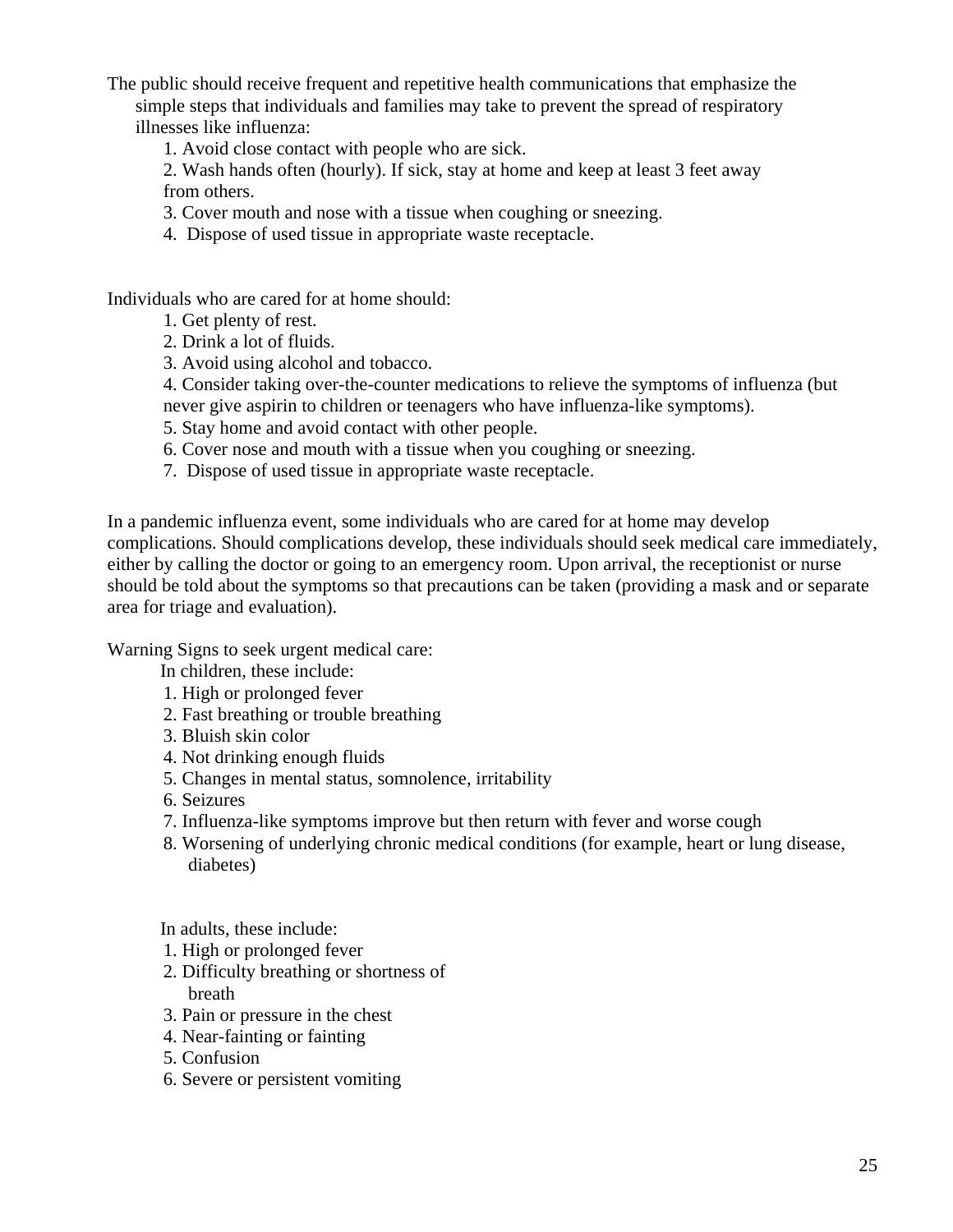#### **Pandemic Influenza and Schools**

CDC Guidance: *Preventing the Spread of Influenza (the Flu) in Schools: Interim Guidance for School Administrators, Teachers and Staff, January 12, 2004.* Available at http://www.cdc.gov/flu/school/

#### **Remind students and staff to clean their hands, and make sure they have the supplies to do so.**

Frequent hand washing with soap and water will help protect students and staff from viruses. Wash hands for 15- 20 seconds (long enough to sing the "Happy Birthday" song twice.) Alcohol-based hand rubs may be used as an alternative. Students and staff should be advised to rub their hands thoroughly until dry. Work with your school's janitorial staff to ensure that restrooms are stocked with soap and paper towels or working hand dryers. Work with teachers to have a supply of alcohol-based hand-rub in each classroom.

#### **Remind students and staff to cover noses and mouths when coughing or sneezing, and have tissues readily available.**

Advise students and staff to cover their noses and mouths with a tissue when coughing or sneezing, and to dispose of used tissues in appropriate waste receptacles. Make sure that tissues are available in all classrooms and common areas, such as libraries or lunchrooms. If hands become contaminated with respiratory secretions while coughing or sneezing, perform hand hygiene as soon as possible.

#### **Encourage sick students and staff to stay at home.**

Sick students and staff should stay home from school until they have been without fever for 24 hours to help prevent spreading illness to others.

#### **Work closely with your local health department if making plans regarding school closure.**

Any decisions about closing a school due to increased influenza activity should be made in consultation with local and state health departments. It is unknown whether school closings are beneficial in controlling the spread of influenza.

In a pandemic influenza event, it may be necessary to close schools for administrative reasons (insufficient staff to meet the instructional and safety needs of students).

#### **APPENDIX B:** – Internet Sites Referenced

#### **CDC FluAid**

FluAid is a test version of software created by programmers at the Centers for Disease Control and Prevention (CDC). It is designed to assist state and local level planners in preparing for the next influenza pandemic by providing estimates of potential impact specific to their locality. http://www2.cdc.gov/od/fluaid/default.htm

#### **CDC (Pandemic) Planning Guide for State and Local Officials (Draft 3.0)**  http://www.hhs.gov/nvpo/pandemicplan/index.html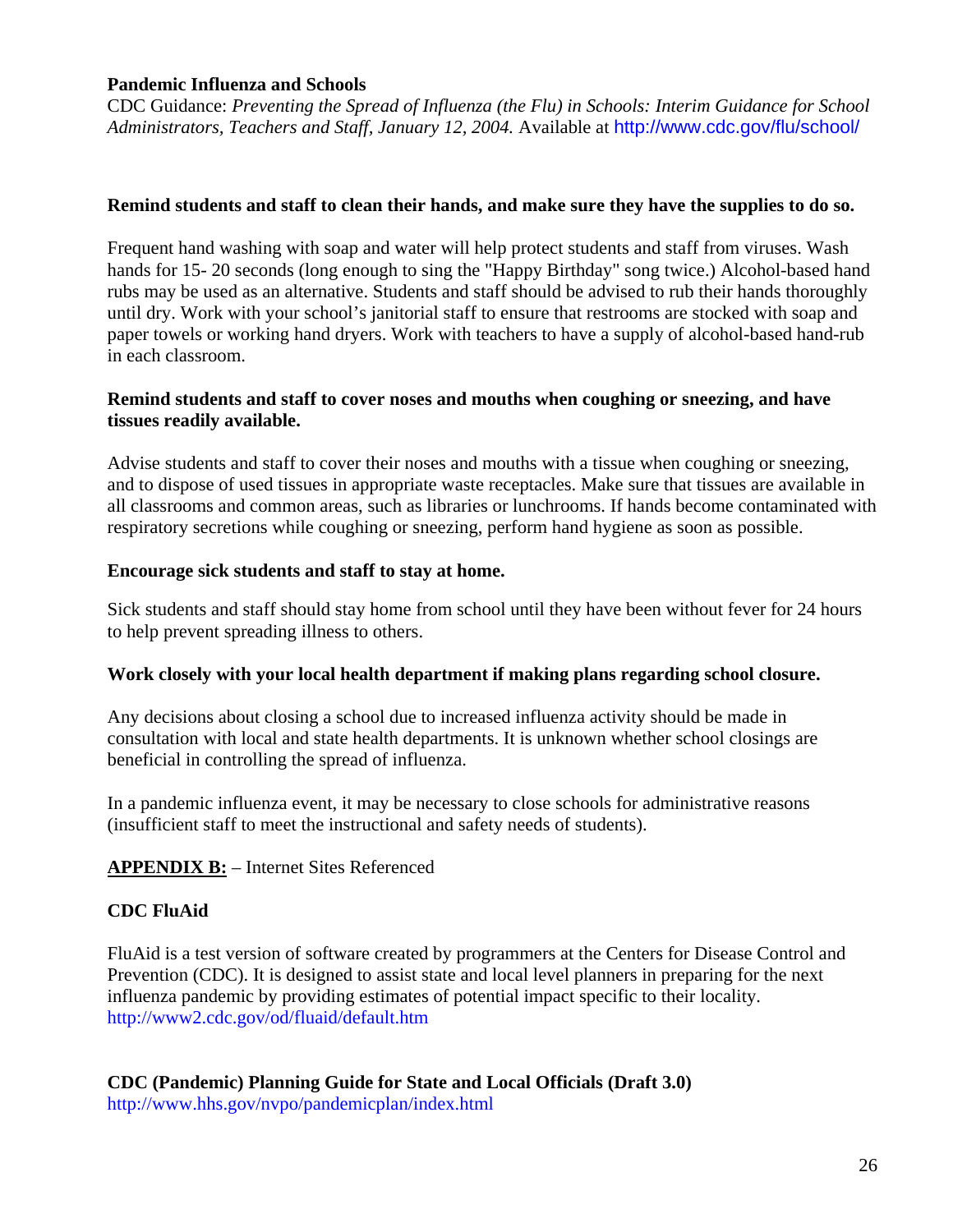#### **World Health Organization Pandemic Preparedness**

http://www.who.int/csr/disease/influenza/pandemic/en/

#### **PADOH Influenza Pandemic Response Plan**

A link to the plan will be posted on the ECDH website upon completion.

#### **Mass Clinic (SNS) Standard Operating Guide Template for Local Health Departments**  Under Development

#### **APPENDIX C:** – **ECDH Priority Prophylactic Treatment Recommendations**

| <b>ECDH Priority Prophylactic Treatment Recommendations</b>                                                                                                                                                                                                                                                                                                                                                                                                                                     |                                      |                                                                                     |  |  |  |  |
|-------------------------------------------------------------------------------------------------------------------------------------------------------------------------------------------------------------------------------------------------------------------------------------------------------------------------------------------------------------------------------------------------------------------------------------------------------------------------------------------------|--------------------------------------|-------------------------------------------------------------------------------------|--|--|--|--|
| • Hospital, health department staff and household members, community health<br>providers<br>• Hospital and health department clinic volunteers (would include all personnel<br>assisting with clinic operations).<br>• Emergency Medical Service personnel and household members.<br>• Law Enforcement.<br>• Fire Departments.<br>• Public Works.<br>• Identified contacts.<br>• General public.                                                                                                |                                      |                                                                                     |  |  |  |  |
| The groups listed below have been identified as possible priority recipients by various<br>entities. It is anticipated that the CDC Workgroup may recommend some of these<br>groups in the guidance that should be ready in the summer of 2005.                                                                                                                                                                                                                                                 |                                      |                                                                                     |  |  |  |  |
| Persons necessary to provide legal authority to initiate activities not governed by<br>current state laws including:<br>• The County Executive<br>• The individuals identified by statute to take charge of county functions in the<br>event of the loss or incapacitation of the County Executive.<br>• Persons essential to maintain basic community infrastructure contingent on the<br>epidemiology of the pandemic and the quantity of influenza vaccine available. (See<br>options below) |                                      |                                                                                     |  |  |  |  |
| Medical laboratory workers                                                                                                                                                                                                                                                                                                                                                                                                                                                                      | Emergency<br>management<br>personnel | <b>National Guard members</b><br>that have been called into<br>state service by the |  |  |  |  |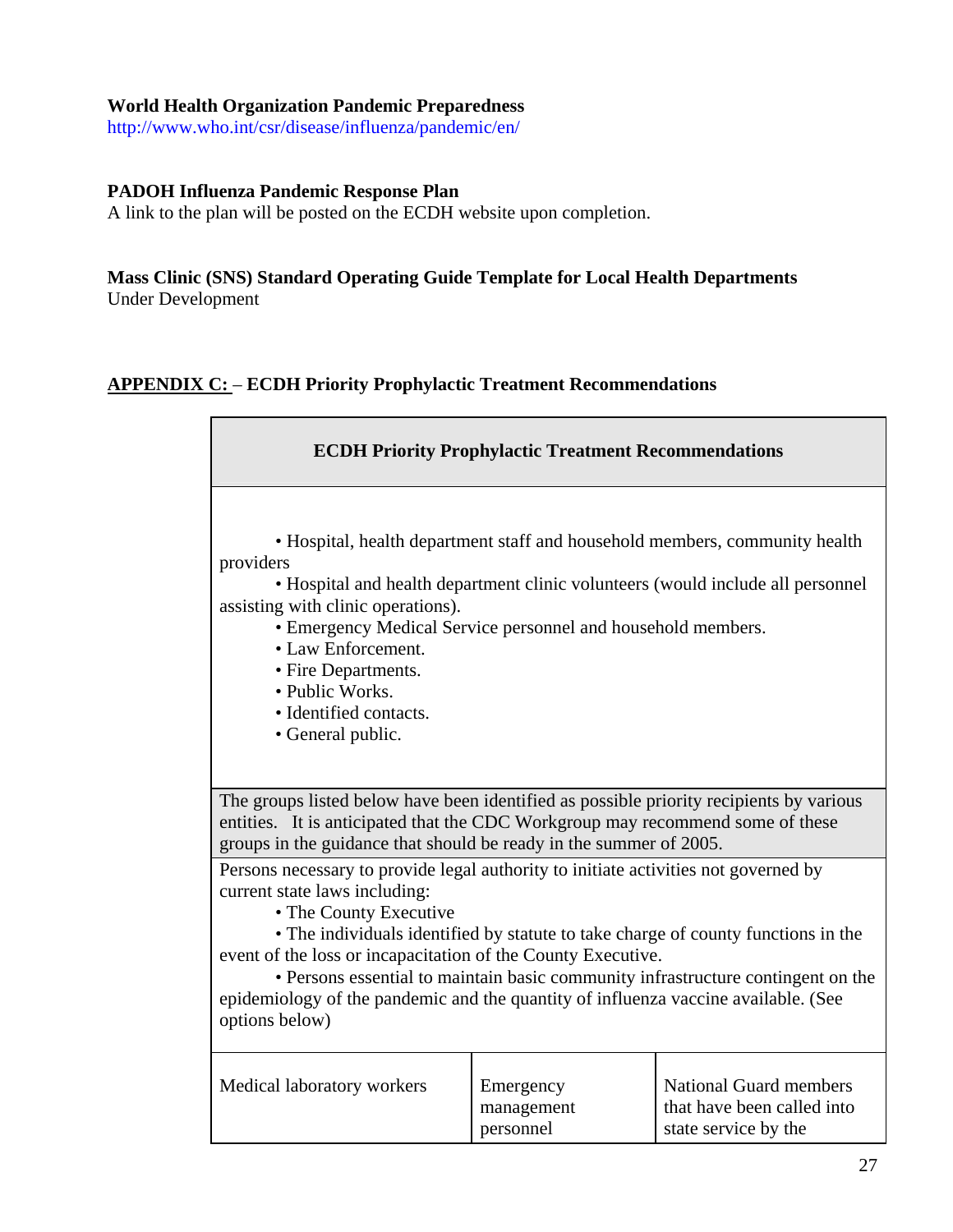|                                          |                                                                       | governor                                          |
|------------------------------------------|-----------------------------------------------------------------------|---------------------------------------------------|
| Long term care facility staff            | Utility field workers<br>(gas, electric, water,<br>sewer, etc.)       | Communications personnel                          |
| Fuel suppliers                           | Food suppliers                                                        | Waste management workers<br>(general and medical) |
| Public transportation drivers            | Air travel personnel<br>(pilots, air traffic<br>controllers, etc.)    | Corrections workers                               |
| Morticians/Coroners/Medical<br>Examiners | Pharmacists                                                           | Red Cross field workers                           |
| U.S. Postal Service workers              | Contracted persons<br>involved in the<br>transportation of<br>vaccine |                                                   |

#### **APPENDIX D: Local Pandemic Influenza Response Checklist**

| <b>ACTION</b>                                                                                                                                                                                                                                                                                                          |  |
|------------------------------------------------------------------------------------------------------------------------------------------------------------------------------------------------------------------------------------------------------------------------------------------------------------------------|--|
| <b>Interpandemic Period – Phase 1</b><br>Goal: Strengthen influenza pandemic preparedness                                                                                                                                                                                                                              |  |
| Establish a local health care task force as a focus for planning, preparedness, and coordinated<br>response. The task force should include representatives from hospitals, physician and nursing<br>organizations, home health care, long-term care facilities, pharmacists, EMS and local public health<br>officials. |  |
| Develop strategies to increase the demand for influenza vaccine among your county's residents and<br>especially healthcare workers.                                                                                                                                                                                    |  |
| Continue to develop and refine the Local Strategic National Stockpile (SNS) Standard Operating<br>Guide (SOG).                                                                                                                                                                                                         |  |
| Work with the local chamber of commerce and large employers to increase awareness in the<br>community.                                                                                                                                                                                                                 |  |
|                                                                                                                                                                                                                                                                                                                        |  |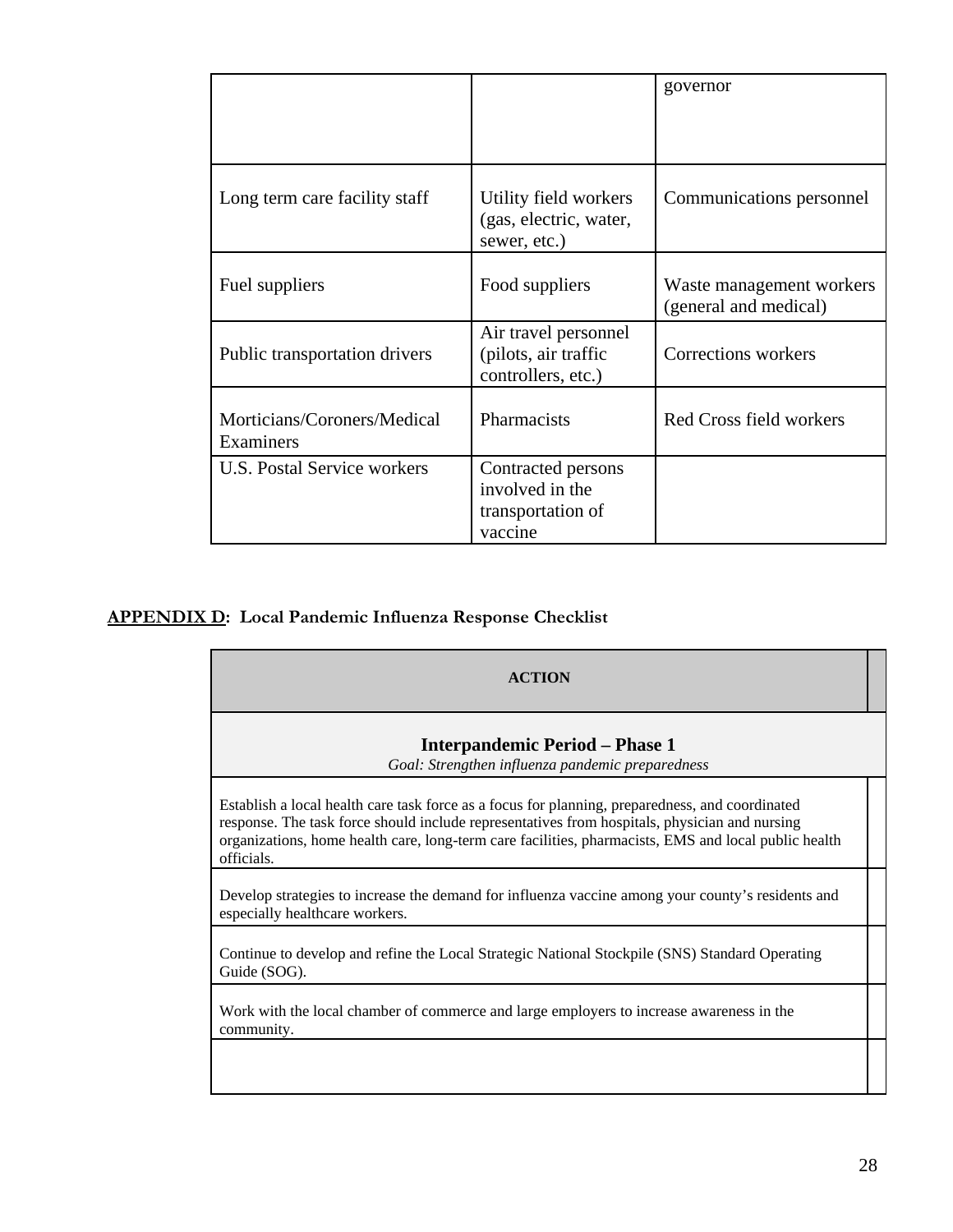#### **Interpandemic Period – Phase 2**

Goal: Minimize the risk of transmission to humans; detect and report such transmission rapidly if it *occurs* 

Conduct training and exercises to ensure the Local SNS SOG is operational.

Educate Health Department staff and health care providers about Pandemic Influenza.

Estimate target populations (priority groups) of essential personnel, including health care workers, first responders and public safety workers.

#### **Pandemic Alert Period – Phase 3**

*Goal: Ensure rapid characterization of the new virus subtype and early detection, notification and response to additional cases.* 

Review Local Response Plan, Emergency Support Function 8 – Health and Medical Annex.

Review SNS SOG, ensure contacts are updated and potential vaccination clinic facilities are available.

Review County Point of Dispensing sites and update, if necessary.

Convene local health task force and brief on the status of the Pandemic alert and local preparedness efforts.

Review message maps relating to Pandemic Influenza and make sure they are current.

Review priority group estimates.

Ensure SNS SOG addresses vaccine distribution to tribal entities, military installations, and correctional facilities, if applicable.

#### **Pandemic Alert Period – Phase 4**

*Goal: Contain the new virus within limited foci or delay spread to gain time to implement preparedness measures, including vaccine development* 

Repeat actions undertaken in Phase 3

Ensure city police departments and the county sheriff's offices are aware of the potential for civil unrest to occur in the event of a pandemic.

#### **Pandemic Alert Period – Phase 5**

*Goal: Maximize efforts to contain or delay spread, to possibly avert a pandemic, and to gain time to implement pandemic response measures*